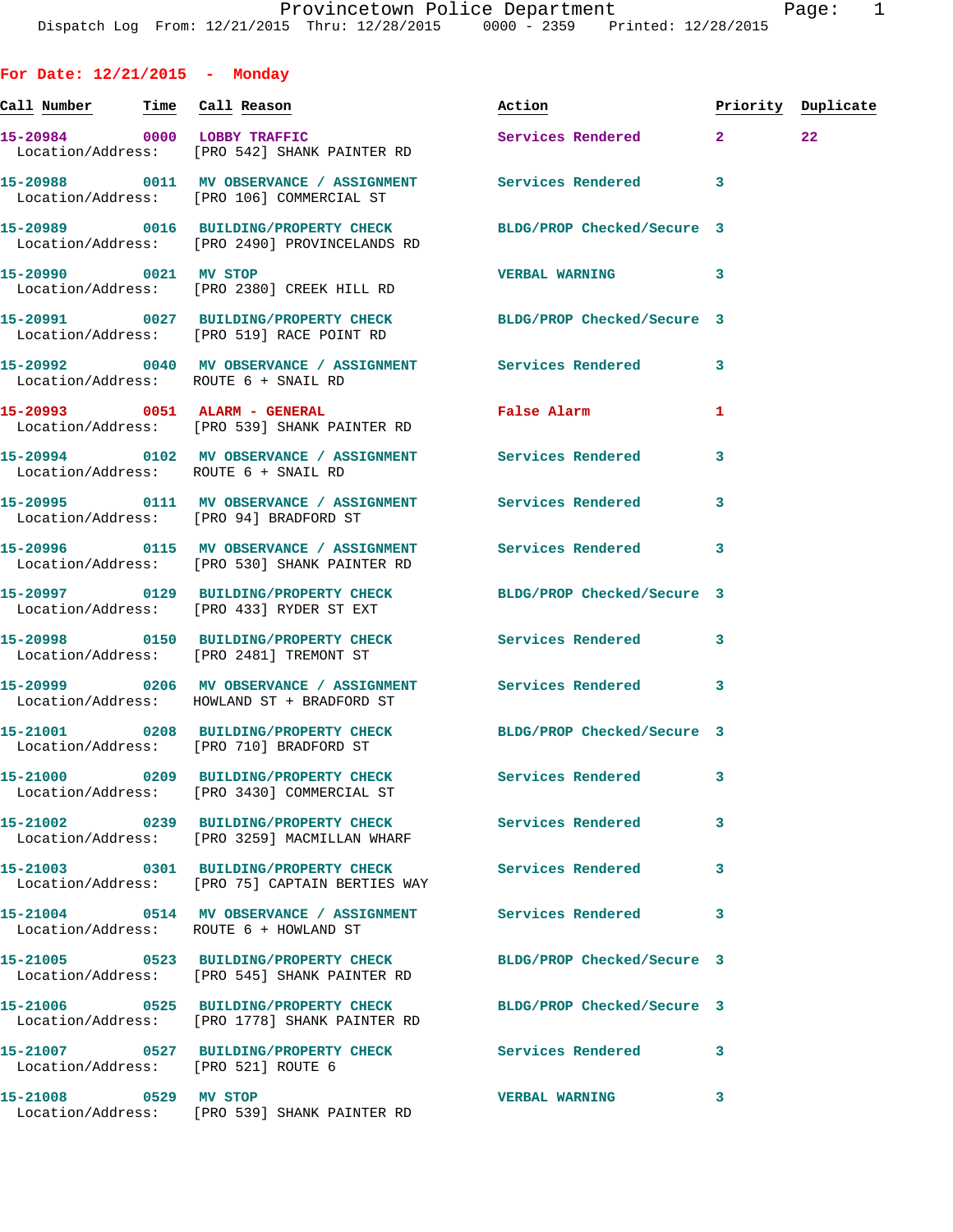| 15-21009 0603 MV STOP                                                    | Location/Address: [PRO 2518] ROUTE 6                                                                          | <b>VERBAL WARNING</b>      | $\overline{\mathbf{3}}$ |
|--------------------------------------------------------------------------|---------------------------------------------------------------------------------------------------------------|----------------------------|-------------------------|
|                                                                          | 15-21010 0609 BUILDING/PROPERTY CHECK<br>Location/Address: [PRO 447] JEROME SMITH RD                          | BLDG/PROP Checked/Secure 3 |                         |
|                                                                          | 15-21011 0612 BUILDING/PROPERTY CHECK<br>Location/Address: [PRO 1228] COMMERCIAL ST                           | BLDG/PROP Checked/Secure 3 |                         |
| 15-21012 0641 TTY TEST                                                   | Location/Address: [PRO 542] SHANK PAINTER RD                                                                  | Services Rendered 1        |                         |
|                                                                          | 15-21013 0759 BUILDING/PROPERTY CHECK<br>Location/Address: [PRO 447] JEROME SMITH RD                          | BLDG/PROP Checked/Secure 3 |                         |
| 15-21014 0809 SCHOOL                                                     | Location/Address: [PRO 569] WINSLOW ST                                                                        | <b>Services Rendered</b>   | 3                       |
|                                                                          | 15-21015 0821 MEDICAL EMERGENCY<br>Location/Address: [PRO 3828] COMMERCIAL ST                                 | Services Rendered          | $\mathbf{1}$            |
| Location/Address: RYDER ST EXT                                           | 15-21016 0859 MV HIT & RUN/PROP DAMAGE Services Rendered                                                      |                            | $\mathbf{2}$            |
| 15-21017 0946 WIRES DOWN                                                 | Location/Address: [PRO 1289] BRADFORD ST                                                                      | Taken/Referred to Other 2  |                         |
|                                                                          | 15-21018 0956 BUILDING/PROPERTY CHECK<br>Location/Address: [PRO 2483] COMMERCIAL ST                           | <b>Services Rendered</b>   | 3                       |
| 15-21019 1010 MV STOP                                                    | Location/Address: [PRO 1892] SHANK PAINTER RD                                                                 | <b>VERBAL WARNING</b>      | 3                       |
|                                                                          | 15-21020 1019 PARK, WALK & TALK<br>Location/Address: [PRO 488] MAYFLOWER ST                                   | Services Rendered          | $\mathbf{2}$            |
| Location/Address: [PRO 2521] ROUTE 6                                     | 15-21021 1022 MV OBSERVANCE / ASSIGNMENT Services Rendered                                                    |                            | 3                       |
| 15-21022 1028 MV STOP<br>Location/Address: [PRO 2513] ROUTE 6            |                                                                                                               | <b>VERBAL WARNING</b>      | 3                       |
| Location/Address: [PRO 3721] ALDEN ST                                    | 15-21023 1047 ASSIST AGENCY / MUTUAL AID Services Rendered                                                    |                            | 3                       |
|                                                                          | 15-21024 1054 LARCENY /FORGERY/ FRAUD<br>Location/Address: [PRO 542] SHANK PAINTER RD                         | Services Rendered          | $\mathbf{2}$            |
|                                                                          | 15-21025 1104 MV OBSERVANCE / ASSIGNMENT Services Rendered 3<br>Location/Address: HOWLAND ST + HARRY KEMP WAY |                            |                         |
|                                                                          | 15-21027 1108 BUILDING/PROPERTY CHECK<br>Location/Address: [PRO 2490] PROVINCELANDS RD                        | BLDG/PROP Checked/Secure 3 |                         |
| 15-21026 1109 FIREARMS / WEAPONS                                         | Location/Address: [PRO 542] SHANK PAINTER RD                                                                  | Services Rendered 2        |                         |
| 15-21028 1112 WIRES DOWN<br>Location/Address: COMMERCIAL ST              |                                                                                                               | Taken/Referred to Other 2  |                         |
| 15-21029 1205 MEDICAL EMERGENCY<br>Location/Address: [PRO 3222] ALDEN ST |                                                                                                               | Transported to Hospital 1  |                         |
| Location/Address: [PRO 16] BRADFORD ST                                   | 15-21030 1208 BUILDING/PROPERTY CHECK                                                                         | BLDG/PROP Checked/Secure 3 |                         |
| 15-21032 1424 LOST CREDIT CARD                                           | Location/Address: [PRO 542] SHANK PAINTER RD                                                                  | Services Rendered          | $\overline{\mathbf{3}}$ |
| 15-21033 1457 AT THE SCHOOL                                              |                                                                                                               | Services Rendered 3        |                         |

Location/Address: [PRO 569] WINSLOW ST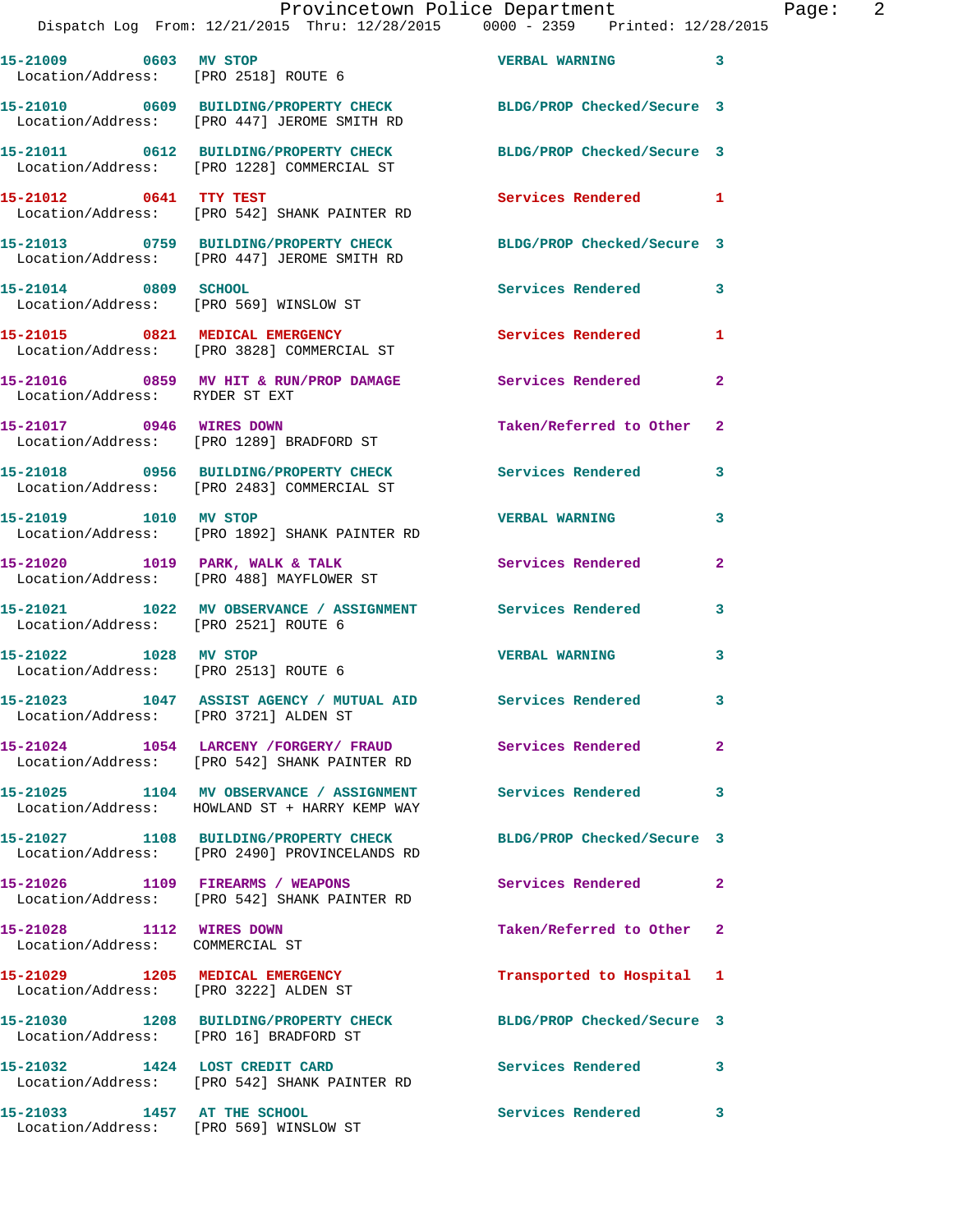|                                                    | 15-21034 1517 PARK, WALK & TALK<br>Location/Address: [PRO 182] COMMERCIAL ST                                     | <b>Services Rendered</b>   | $\mathbf{2}$            |
|----------------------------------------------------|------------------------------------------------------------------------------------------------------------------|----------------------------|-------------------------|
| Location/Address: [PRO 2513] ROUTE 6               | 15-21035 1527 MV OBSERVANCE / ASSIGNMENT Services Rendered                                                       |                            | 3                       |
|                                                    | 15-21036 1546 PARK, WALK & TALK<br>Location/Address: [PRO 488] MAYFLOWER ST                                      | Services Rendered          | $\mathbf{2}$            |
| 15-21037 1554 MV STOP<br>Location/Address: ROUTE 6 |                                                                                                                  | <b>VERBAL WARNING</b>      | 3                       |
|                                                    | 15-21038 1601 BUILDING/PROPERTY CHECK BLDG/PROP Checked/Secure 3<br>Location/Address: [PRO 3033] COMMERCIAL ST   |                            |                         |
|                                                    | 15-21039 1624 BUILDING/PROPERTY CHECK<br>Location/Address: [PRO 2898] JEROME SMITH RD                            | BLDG/PROP Checked/Secure 3 |                         |
|                                                    | 15-21040 1628 MV OBSERVANCE / ASSIGNMENT<br>Location/Address: HOWLAND ST + BRADFORD ST                           | Services Rendered 3        |                         |
| Location/Address: [PRO 554] TREMONT ST             | 15-21041 1647 BUILDING/PROPERTY CHECK                                                                            | BLDG/PROP Checked/Secure 3 |                         |
| 15-21042 1649 MV STOP                              | Location/Address: HOWLAND ST + HARRY KEMP WAY                                                                    | <b>VERBAL WARNING</b>      | 3                       |
| Location/Address: [PRO 3440] ROUTE 6               | 15-21043 1700 MV OBSERVANCE / ASSIGNMENT Services Rendered                                                       |                            | 3                       |
| 15-21044 1701 MV STOP                              | Location/Address: HARRY KEMP WAY + CONWELL ST                                                                    | <b>VERBAL WARNING</b>      | 3                       |
| 15-21045 1712 WIRES DOWN                           | Location/Address: [PRO 1289] BRADFORD ST                                                                         | Removed Hazard             | $\overline{\mathbf{2}}$ |
|                                                    | 15-21046 1716 BUILDING/PROPERTY CHECK<br>Location/Address: [PRO 447] JEROME SMITH RD                             | BLDG/PROP Checked/Secure 3 |                         |
|                                                    | 15-21047 1805 BUILDING/PROPERTY CHECK BLDG/PROP Checked/Secure 3<br>Location/Address: [PRO 3259] MACMILLAN WHARF |                            |                         |
|                                                    | 15-21048 1809 BUILDING/PROPERTY CHECK<br>Location/Address: [PRO 707] BAYBERRY AVE                                | BLDG/PROP Checked/Secure 3 |                         |
|                                                    | 15-21049 1848 MV OBSERVANCE / ASSIGNMENT Services Rendered<br>Location/Address: [PRO 106] COMMERCIAL ST          |                            | $\mathbf{3}$            |
|                                                    | 15-21050 1919 MV OBSERVANCE / ASSIGNMENT Services Rendered 3<br>Location/Address: [PRO 2518] ROUTE 6             |                            |                         |
|                                                    | 15-21051          1921  BUILDING/PROPERTY CHECK<br>Location/Address: [PRO 1830] BRADFORD ST                      | BLDG/PROP Checked/Secure 3 |                         |
| 15-21052 1939 MV STOP<br>Location/Address: ROUTE 6 |                                                                                                                  | <b>VERBAL WARNING</b>      | $\overline{\mathbf{3}}$ |
|                                                    | 15-21053 1950 BUILDING/PROPERTY CHECK<br>Location/Address: [PRO 519] RACE POINT RD                               | BLDG/PROP Checked/Secure 3 |                         |
|                                                    | 15-21055 2028 BUILDING/PROPERTY CHECK<br>Location/Address: [PRO 444] HIGH POLE HILL                              | BLDG/PROP Checked/Secure 3 |                         |
|                                                    | 15-21056 2109 BUILDING/PROPERTY CHECK<br>Location/Address: [PRO 433] RYDER ST EXT                                | BLDG/PROP Checked/Secure 3 |                         |
| Location: SNAIL RD                                 | 15-21057 2126 MV OBSERVANCE / ASSIGNMENT Services Rendered 3                                                     |                            |                         |
|                                                    | 15-21058 2132 BUILDING/PROPERTY CHECK                                                                            | BLDG/PROP Checked/Secure 3 |                         |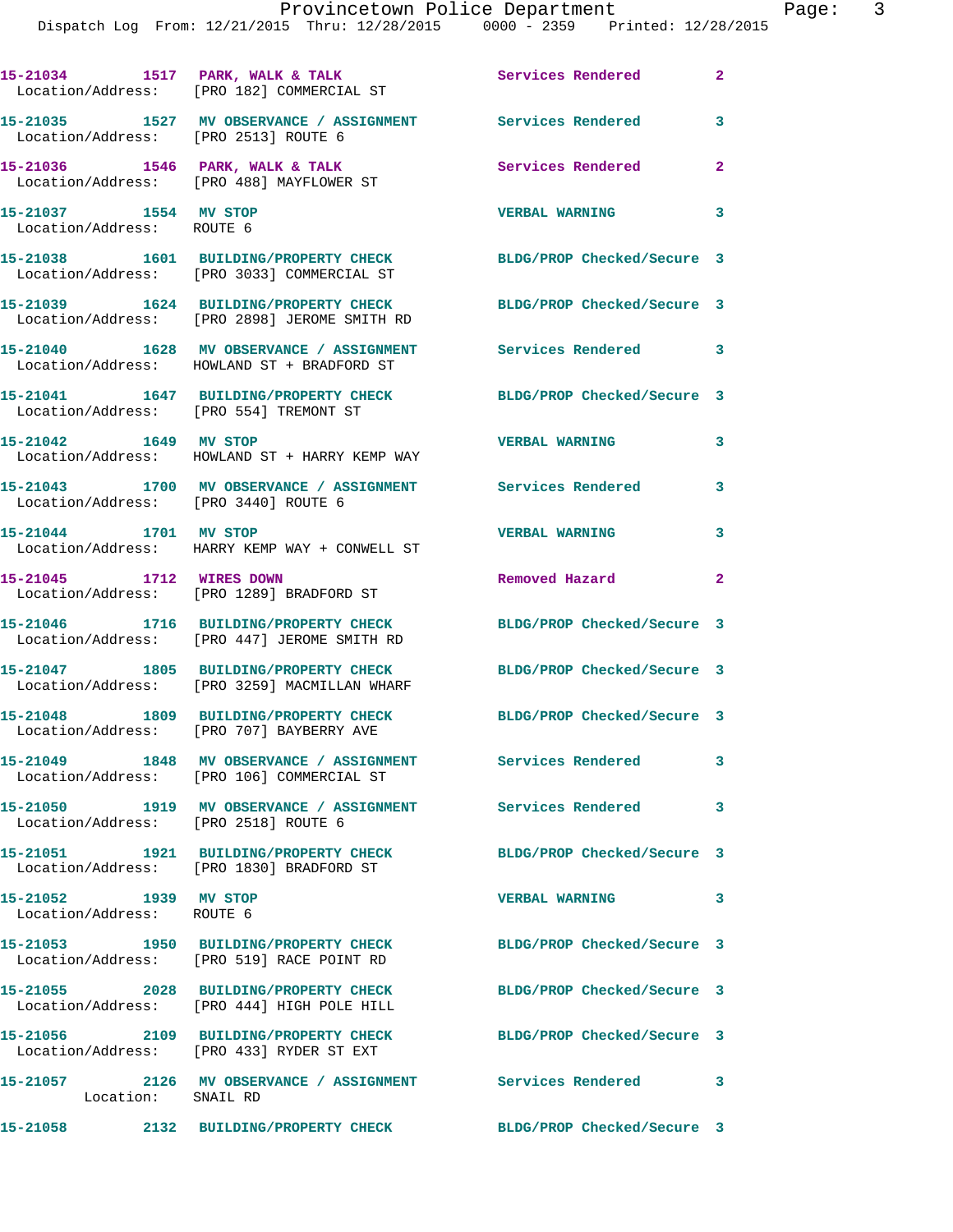|                                        | Dispatch Log From: 12/21/2015 Thru: 12/28/2015 0000 - 2359 Printed: 12/28/2015                                     | Provincetown Police Department | Page: 4                 |
|----------------------------------------|--------------------------------------------------------------------------------------------------------------------|--------------------------------|-------------------------|
|                                        | Location/Address: [PRO 1228] COMMERCIAL ST                                                                         |                                |                         |
|                                        | 15-21059 2141 MV OBSERVANCE / ASSIGNMENT Services Rendered 3<br>Location/Address: BRADFORD ST + STANDISH ST        |                                |                         |
|                                        | 15-21060 2154 BUILDING/PROPERTY CHECK BLDG/PROP Checked/Secure 3<br>Location/Address: [PRO 3256] COMMERCIAL ST     |                                |                         |
|                                        | 15-21061 2214 BUILDING/PROPERTY CHECK BLDG/PROP Checked/Secure 3<br>Location/Address: [PRO 545] SHANK PAINTER RD   |                                |                         |
|                                        | 15-21062 2219 MEDICAL EMERGENCY<br>Location/Address: [PRO 1374] CUDWORTH ST                                        | Transported to Hospital 1      |                         |
|                                        | 15-21064 2326 BUILDING/PROPERTY CHECK BLDG/PROP Checked/Secure 3<br>Location/Address: [PRO 710] BRADFORD ST        |                                |                         |
| Location/Address: [PRO 446] HOWLAND ST | 15-21065 2327 BUILDING/PROPERTY CHECK BLDG/PROP Checked/Secure 3                                                   |                                |                         |
|                                        | 15-21066 2330 MV OBSERVANCE / ASSIGNMENT Services Rendered<br>Location/Address: [PRO 595] BRADFORD ST + HOWLAND ST |                                | 3                       |
| Location/Address: CONWELL ST + ROUTE 6 | 15-21067 2343 MV OBSERVANCE / ASSIGNMENT Services Rendered                                                         |                                | $\overline{\mathbf{3}}$ |
|                                        | 15-21068 2359 BUILDING/PROPERTY CHECK BLDG/PROP Checked/Secure 3<br>Location/Address: [PRO 530] SHANK PAINTER RD   |                                |                         |

## **For Date: 12/22/2015 - Tuesday**

|                                                    | 15-21069 0004 LOBBY TRAFFIC<br>Location/Address: [PRO 542] SHANK PAINTER RD                                      | Services Rendered 2 |              | 18 |
|----------------------------------------------------|------------------------------------------------------------------------------------------------------------------|---------------------|--------------|----|
|                                                    | 15-21071 0017 BUILDING/PROPERTY CHECK BLDG/PROP Checked/Secure 3<br>Location/Address: [PRO 1830] BRADFORD ST     |                     |              |    |
|                                                    | 15-21072 0026 BUILDING/PROPERTY CHECK BLDG/PROP Checked/Secure 3<br>Location/Address: [PRO 3033] COMMERCIAL ST   |                     |              |    |
|                                                    | 15-21073 0039 ALARM - FIRE<br>Location/Address: [PRO 3950] COMMERCIAL ST                                         | False Alarm         | $\mathbf{1}$ |    |
|                                                    | 15-21075 0044 BUILDING/PROPERTY CHECK BLDG/PROP Checked/Secure 3<br>Location/Address: [PRO 444] HIGH POLE HILL   |                     |              |    |
|                                                    | 15-21074 0045 BUILDING/PROPERTY CHECK BLDG/PROP Checked/Secure 3<br>Location/Address: [PRO 178] COMMERCIAL ST    |                     |              |    |
| Location/Address: ROUTE 6 + HOWLAND ST             | 15-21077 0104 MV OBSERVANCE / ASSIGNMENT Services Rendered                                                       |                     | 3            |    |
|                                                    | Location/Address: [PRO 2577] BRADFORD ST                                                                         |                     | 3            |    |
|                                                    | 15-21078 0117 BUILDING/PROPERTY CHECK Services Rendered<br>Location/Address: [PRO 2977] COMMERCIAL ST            |                     | 3            |    |
|                                                    | 15-21079 0137 MV OBSERVANCE / ASSIGNMENT Services Rendered<br>Location/Address: SNAIL RD + COMMERCIAL ST         |                     | 3            |    |
|                                                    | 15-21080 0207 BUILDING/PROPERTY CHECK BLDG/PROP Checked/Secure 3<br>Location/Address: [PRO 545] SHANK PAINTER RD |                     |              |    |
| 15-21081 0226 MV STOP<br>Location/Address: ROUTE 6 |                                                                                                                  | No Action Required  | 3            |    |
| Location/Address: [PRO 521] ROUTE 6                | 15-21082 0250 BUILDING/PROPERTY CHECK Services Rendered                                                          |                     | 3            |    |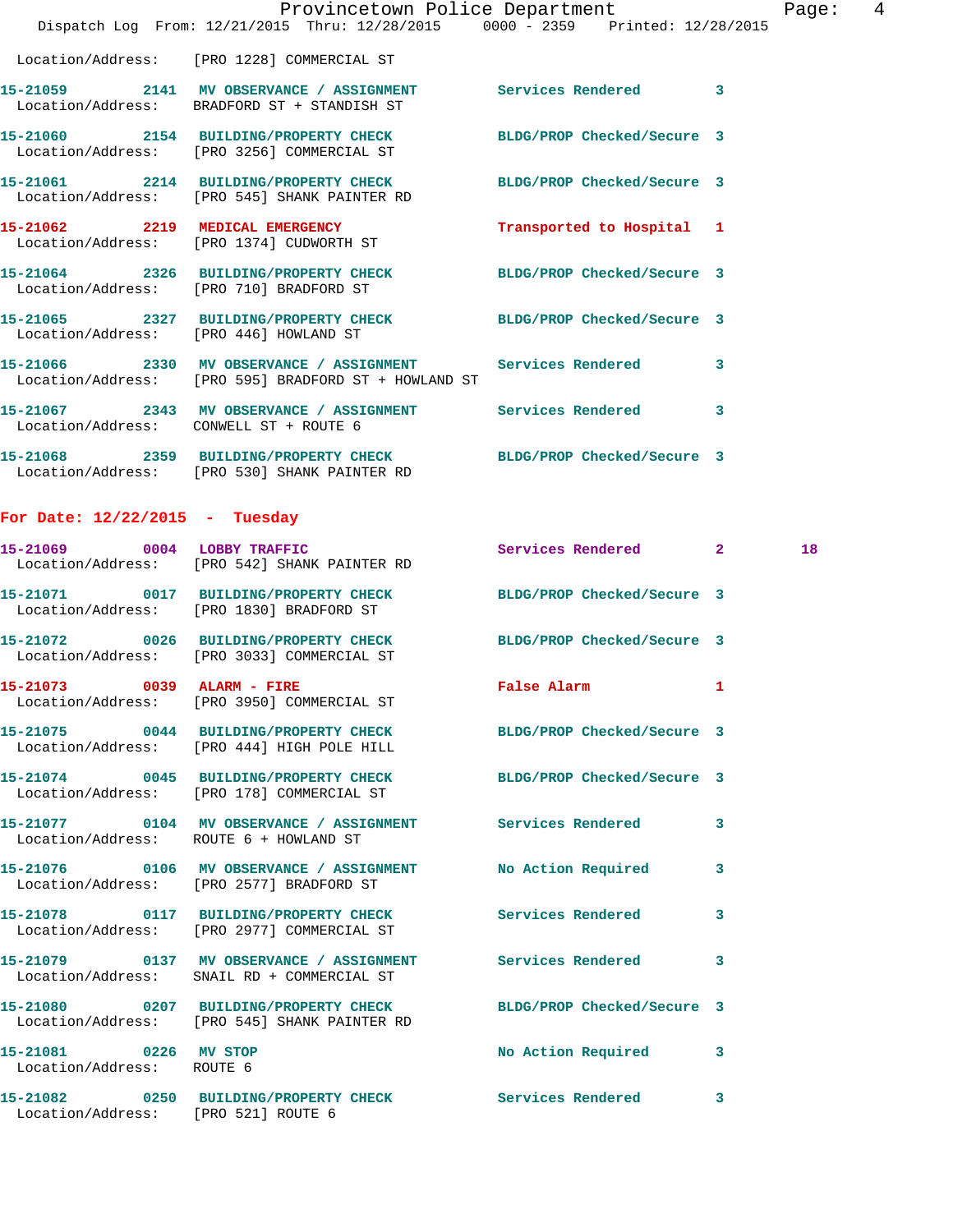|                                      | Provincetown Police Department<br>Dispatch Log From: 12/21/2015 Thru: 12/28/2015 0000 - 2359 Printed: 12/28/2015   |                            | Page: 5      |
|--------------------------------------|--------------------------------------------------------------------------------------------------------------------|----------------------------|--------------|
|                                      | 15-21084 0316 BUILDING/PROPERTY CHECK BLDG/PROP Checked/Secure 3<br>Location/Address: [PRO 175] COMMERCIAL ST      |                            |              |
|                                      | 15-21085 0345 BUILDING/PROPERTY CHECK BLDG/PROP Checked/Secure 3<br>Location/Address: [PRO 182] COMMERCIAL ST      |                            |              |
|                                      | 15-21086 0356 BUILDING/PROPERTY CHECK Services Rendered 3<br>Location/Address: [PRO 3259] MACMILLAN WHARF          |                            |              |
|                                      |                                                                                                                    |                            |              |
|                                      | 15-21088 0407 BUILDING/PROPERTY CHECK BLDG/PROP Checked/Secure 3<br>Location/Address: [PRO 75] CAPTAIN BERTIES WAY |                            |              |
|                                      | 15-21089 0514 BUILDING/PROPERTY CHECK BLDG/PROP Checked/Secure 3<br>Location/Address: [PRO 1778] SHANK PAINTER RD  |                            |              |
|                                      | 15-21090 0532 BUILDING/PROPERTY CHECK BLDG/PROP Checked/Secure 3<br>Location/Address: [PRO 2539] RYDER ST EXT      |                            |              |
|                                      | 15-21091 0546 BUILDING/PROPERTY CHECK BLDG/PROP Checked/Secure 3<br>Location/Address: [PRO 554] TREMONT ST         |                            |              |
|                                      | 15-21092 0606 BUILDING/PROPERTY CHECK Services Rendered 3<br>Location/Address: [PRO 564] BAYBERRY AVE              |                            |              |
|                                      | 15-21093 0746 BUILDING/PROPERTY CHECK BLDG/PROP Checked/Secure 3<br>Location/Address: [PRO 1638] COMMERCIAL ST     |                            |              |
|                                      | 15-21094 0816 SCHOOL<br>Location/Address: [PRO 569] WINSLOW ST                                                     | <b>Services Rendered</b>   | 3            |
|                                      | 15-21095 0831 PET PANTRY<br>Location/Address: [PRO 606] CONWELL ST                                                 | Services Rendered          | $\mathbf{2}$ |
|                                      | 15-21096 0842 BUILDING/PROPERTY CHECK Services Rendered<br>Location/Address: [PRO 2483] COMMERCIAL ST              |                            | 3            |
| Location/Address: [PRO 2513] ROUTE 6 | 15-21097 0858 MV OBSERVANCE / ASSIGNMENT Services Rendered                                                         |                            | 3            |
| 15-21098 0858 PET PANTRY             | Location/Address: [PRO 3296] SHANK PAINTER RD                                                                      | Services Rendered          | $\mathbf{2}$ |
|                                      | 15-21099 0900 MEDICAL EMERGENCY<br>Location/Address: [PRO 1466] COMMERCIAL ST                                      | <b>PATIENT REFUSAL</b>     | 1            |
| Location/Address: [PRO 2513] ROUTE 6 | 15-21100 0917 MV OBSERVANCE / ASSIGNMENT Services Rendered                                                         |                            | 3            |
| 15-21102 1005 HAZARDS                | Location/Address: [PRO 2043] BRADFORD ST                                                                           | Taken/Referred to Other 2  |              |
|                                      | 15-21103 1025 BUILDING/PROPERTY CHECK Services Rendered<br>Location/Address: [PRO 3430] COMMERCIAL ST              |                            | 3            |
|                                      | 15-21104 1030 TAXI INSPECTION<br>Location/Address: [PRO 542] SHANK PAINTER RD                                      | Services Rendered          | $\mathbf{2}$ |
|                                      | 15-21105 1033 MEDICAL EMERGENCY<br>Location/Address: [PRO 2144] CONWELL ST                                         | <b>PATIENT REFUSAL</b>     | 1            |
|                                      | 15-21106 1043 TRAFFIC CONTROL<br>Location/Address: [PRO 2144] CONWELL ST                                           | Services Rendered          | 3            |
|                                      | 15-21107 1118 BUILDING/PROPERTY CHECK Services Rendered<br>Location/Address: [PRO 2977] COMMERCIAL ST              |                            | 3            |
|                                      | 15-21108 1128 BUILDING/PROPERTY CHECK                                                                              | BLDG/PROP Checked/Secure 3 |              |

Location/Address: [PRO 447] JEROME SMITH RD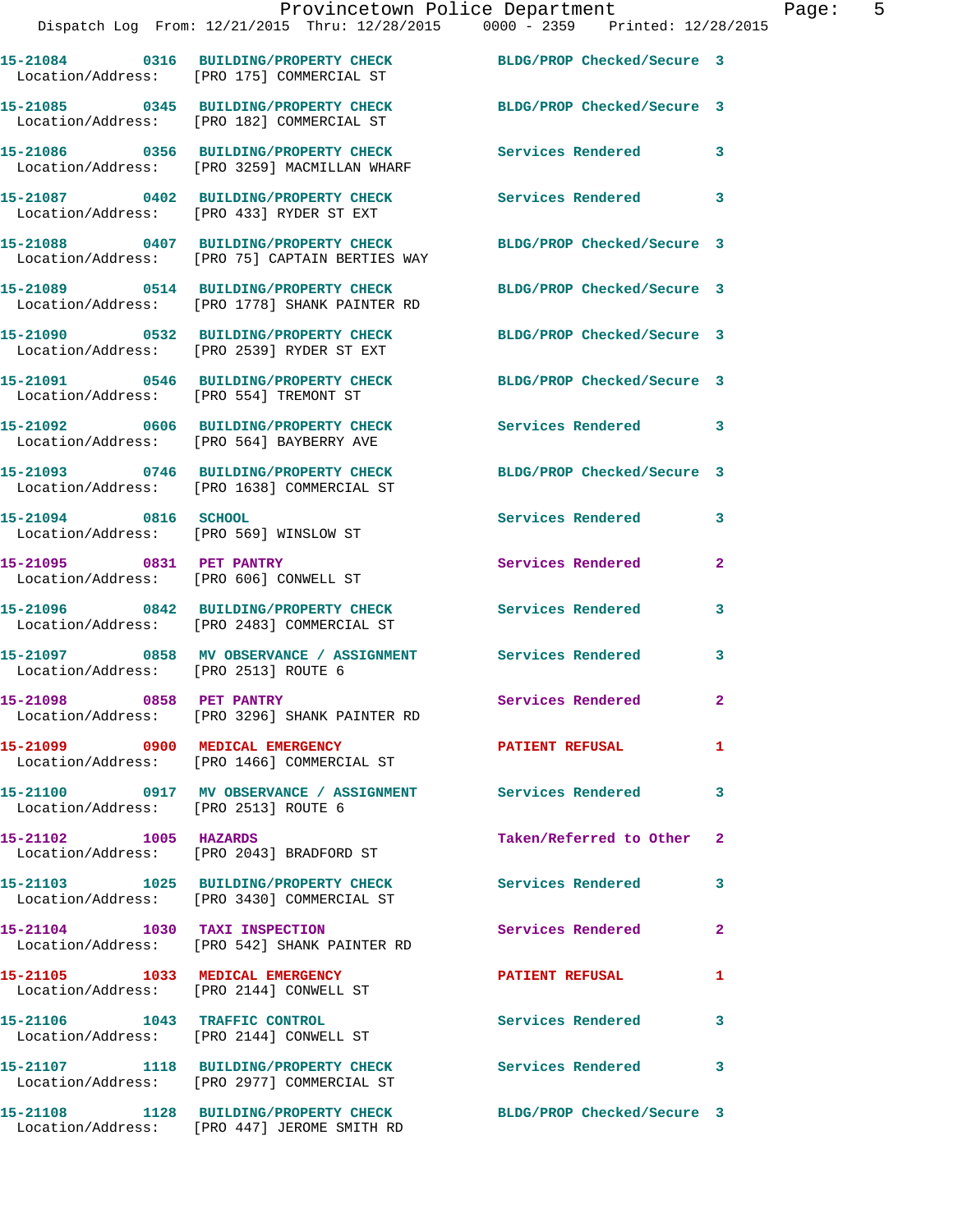|                                    | 15-21109 1301 ALARM - GENERAL BLDG/PROP Checked/Secure 1<br>Location/Address: [PRO 1732] BAYBERRY AVE             |                           |                |    |
|------------------------------------|-------------------------------------------------------------------------------------------------------------------|---------------------------|----------------|----|
|                                    | 15-21110 1314 MV OBSERVANCE / ASSIGNMENT Services Rendered<br>Location/Address: HOWLAND ST + HARRY KEMP WAY       |                           | 3              |    |
|                                    | 15-21111 1344 MV STOP<br>Location/Address: [PRO 357] COMMERCIAL ST                                                | <b>VERBAL WARNING</b>     | 3              |    |
|                                    | 15-21112 1449 LARCENY /FORGERY / FRAUD Services Rendered<br>Location/Address: [PRO 2272] NELSON AVE               |                           | $\overline{2}$ |    |
|                                    | 15-21114 1449 COMPLAINT<br>Location/Address: [PRO 542] SHANK PAINTER RD                                           | SPOKEN TO                 | 3              |    |
|                                    | 15-21115 1450 LARCENY /FORGERY / FRAUD Services Rendered<br>Location/Address: [PRO 542] SHANK PAINTER RD          |                           | $\mathbf{2}$   |    |
|                                    | 15-21113 1452 PARK, WALK & TALK 3 Services Rendered<br>Location/Address: [PRO 569] WINSLOW ST                     |                           | $\overline{2}$ |    |
|                                    | 15-21116 1554 MV DISABLED-LOCKOUT Services Rendered<br>Location/Address: [PRO 1612] WINTHROP ST                   |                           | $\mathbf{2}$   |    |
| Location/Address: ROUTE 6          | 15-21117 1714 MV DISABLED                                                                                         | Services Rendered         | $\mathbf{2}$   |    |
|                                    | 15-21118 1727 BUILDING/PROPERTY CHECK Services Rendered<br>Location/Address: [PRO 2206] COMMERCIAL ST             |                           | 3              |    |
|                                    | 15-21119 1729 MV OBSERVANCE / ASSIGNMENT BLDG/PROP Checked/Secure 3<br>Location/Address: [PRO 3430] COMMERCIAL ST |                           |                |    |
|                                    | 15-21120 1735 BUILDING/PROPERTY CHECK Services Rendered<br>Location/Address: [PRO 526] RYDER ST EXT               |                           | 3              |    |
| Location/Address: SHANK PAINTER RD | 15-21121 1742 MV OBSERVANCE / ASSIGNMENT Services Rendered                                                        |                           | 3              |    |
|                                    | 15-21122 1915 BUILDING/PROPERTY CHECK BLDG/PROP Checked/Secure 3<br>Location/Address: [PRO 1638] COMMERCIAL ST    |                           |                |    |
|                                    | 15-21124 2042 MV STOP<br>Location/Address: [PRO 597] COMMERCIAL ST<br>Refer To $P/C$ : 15-339-AR                  | Arrest(s) Made            | 3              |    |
|                                    | 15-21125 2307 BUILDING/PROPERTY CHECK BLDG/PROP Checked/Secure 3<br>Location/Address: [PRO 1645] HARRY KEMP WAY   |                           |                |    |
|                                    | 15-21126 2314 BUILDING/PROPERTY CHECK BLDG/PROP Checked/Secure 3<br>Location/Address: [PRO 530] SHANK PAINTER RD  |                           |                |    |
|                                    | 15-21127 2318 MV OBSERVANCE / ASSIGNMENT Services Rendered<br>Location/Address: [PRO 3430] COMMERCIAL ST          |                           | 3              |    |
|                                    | 15-21128 2335 MV OBSERVANCE / ASSIGNMENT Services Rendered<br>Location/Address: [PRO 3231] BRADFORD ST            |                           | 3              |    |
| For Date: $12/23/2015$ - Wednesday |                                                                                                                   |                           |                |    |
|                                    | 15-21129 0001 LOBBY TRAFFIC<br>Location/Address: [PRO 542] SHANK PAINTER RD                                       | Services Rendered 2       |                | 12 |
|                                    | 15-21130 0023 BUILDING/PROPERTY CHECK BLDG/PROP Checked/Secure 3<br>Location/Address: [PRO 710] BRADFORD ST       |                           |                |    |
| 15-21131 0038 MV STOP              |                                                                                                                   | Citation/Warning Issued 3 |                |    |

Location/Address: BRADFORD ST + PEARL ST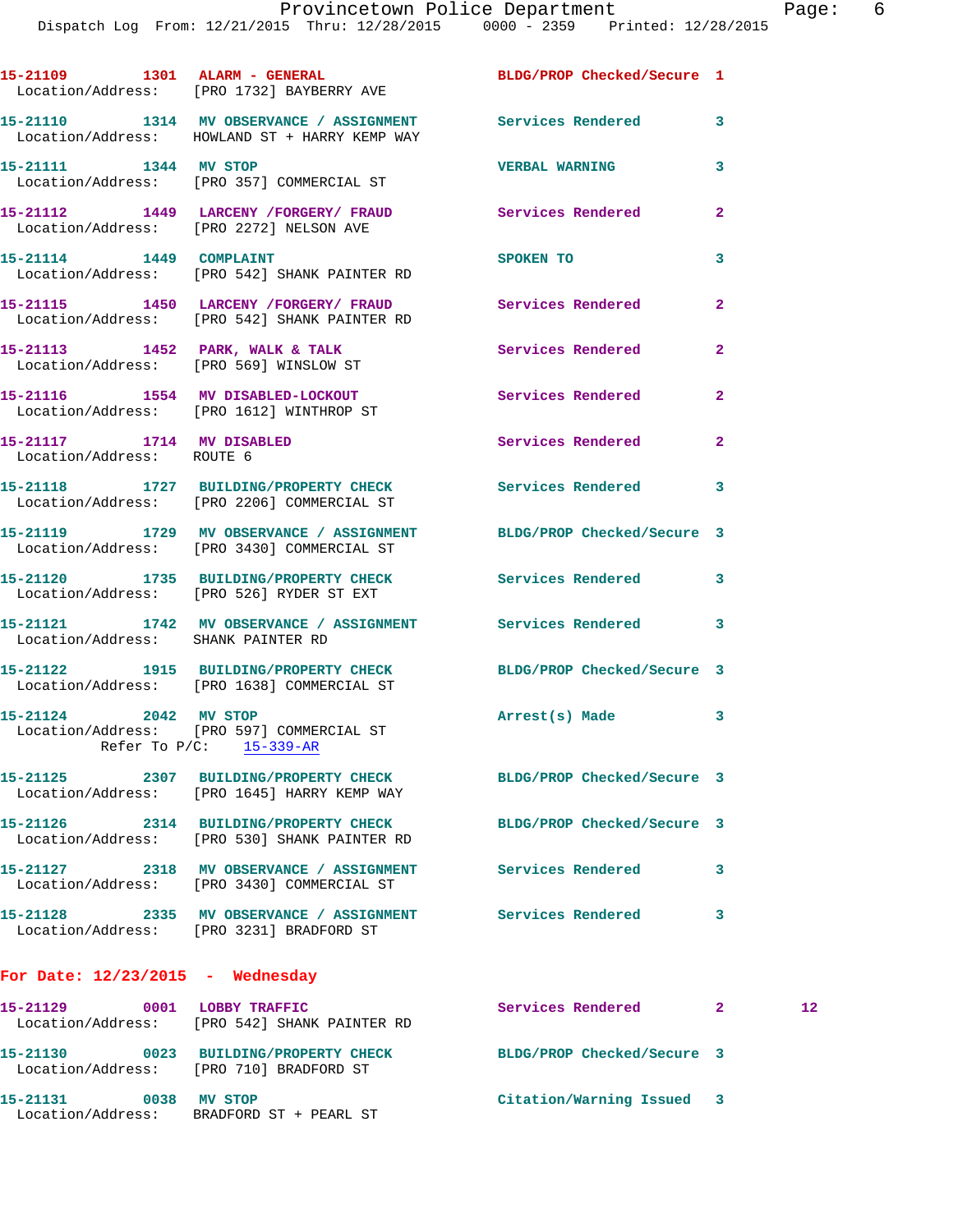|                                                                 |                                                                                                                | Provincetown Police Department<br>Dispatch Log From: 12/21/2015 Thru: 12/28/2015 0000 - 2359 Printed: 12/28/2015      | $\mathbf P$    |
|-----------------------------------------------------------------|----------------------------------------------------------------------------------------------------------------|-----------------------------------------------------------------------------------------------------------------------|----------------|
| Location/Address: ROUTE 6 + SNAIL RD                            |                                                                                                                | 15-21132 0052 MV OBSERVANCE / ASSIGNMENT Services Rendered                                                            | 3              |
|                                                                 | Location/Address: [PRO 3151] COMMERCIAL ST                                                                     | 15-21133 0055 BUILDING/PROPERTY CHECK BLDG/PROP Checked/Secure 3                                                      |                |
|                                                                 |                                                                                                                | 15-21134     0057   MV OBSERVANCE / ASSIGNMENT       Services Rendered<br>Location/Address:    [PRO 2577] BRADFORD ST | 3              |
|                                                                 | Location/Address: [PRO 433] RYDER ST EXT                                                                       | 15-21135 0128 BUILDING/PROPERTY CHECK BLDG/PROP Checked/Secure 3                                                      |                |
|                                                                 | 15-21136 0145 BUILDING/PROPERTY CHECK<br>Location/Address: [PRO 3259] MACMILLAN WHARF                          | <b>Services Rendered</b>                                                                                              | 3              |
|                                                                 | 15-21137 0158 BUILDING/PROPERTY CHECK<br>Location/Address: [PRO 182] COMMERCIAL ST                             | BLDG/PROP Checked/Secure 3                                                                                            |                |
|                                                                 | 15-21138 0201 BUILDING/PROPERTY CHECK<br>Location/Address: [PRO 1778] SHANK PAINTER RD                         | BLDG/PROP Checked/Secure 3                                                                                            |                |
|                                                                 | 15-21139 0241 BUILDING/PROPERTY CHECK<br>Location/Address: [PRO 516] RACE POINT RD                             | BLDG/PROP Checked/Secure 3                                                                                            |                |
|                                                                 | Location/Address: [PRO 105] COMMERCIAL ST                                                                      | 15-21140 0345 BUILDING/PROPERTY CHECK BLDG/PROP Checked/Secure 3                                                      |                |
| Location/Address: [PRO 554] TREMONT ST                          |                                                                                                                | 15-21141 0428 BUILDING/PROPERTY CHECK BLDG/PROP Checked/Secure 3                                                      |                |
|                                                                 | 15-21142 0521 BUILDING/PROPERTY CHECK<br>Location/Address: [PRO 1830] BRADFORD ST                              | Services Rendered                                                                                                     | 3              |
|                                                                 | 15-21143 0536 BUILDING/PROPERTY CHECK<br>Location/Address: [PRO 1228] COMMERCIAL ST                            | BLDG/PROP Checked/Secure 3                                                                                            |                |
|                                                                 | Location/Address: [PRO 1566] CONWELL ST                                                                        | 15-21144 0551 MV OBSERVANCE / ASSIGNMENT Services Rendered                                                            | 3              |
|                                                                 | 15-21145 0608 BUILDING/PROPERTY CHECK<br>Location/Address: [PRO 3033] COMMERCIAL ST                            | BLDG/PROP Checked/Secure 3                                                                                            |                |
| 15-21146 0637 COMPLAINT<br>Location/Address: [PRO 2521] ROUTE 6 |                                                                                                                | <b>No Action Required</b>                                                                                             |                |
|                                                                 | Location/Address: [PRO 539] SHANK PAINTER RD                                                                   | 15-21147 0746 SUSPICIOUS ACTIVITY THE BY LAW VIOLATION                                                                | $\overline{a}$ |
|                                                                 | 15-21148 0812 SERVICE CALL/SCHOOL<br>Location/Address: [PRO 569] WINSLOW ST                                    | <b>Services Rendered</b>                                                                                              | 3              |
|                                                                 | Location/Address: [PRO 1892] SHANK PAINTER RD<br>Refer To $P/C$ : $15-338-AR$                                  | 15-21149 0850 MEDICAL EMERGENCY/EVAL Services Rendered                                                                | 1              |
| Location/Address: BRADFORD ST                                   |                                                                                                                | 15-21150 0902 MEDICAL EMERGENCY/TRANSFER Services Rendered                                                            | 1              |
|                                                                 | Location/Address: [PRO 542] SHANK PAINTER RD<br>Refer To $P/C$ : 15-339-AR                                     | 15-21151 0907 SERVICE CALL/COURT Services Rendered                                                                    | 3              |
| 15-21152 1002 MV COMPLAINT                                      | Location/Address: [PRO 1892] SHANK PAINTER RD                                                                  | <b>SPOKEN TO</b>                                                                                                      | $\overline{a}$ |
|                                                                 | 15-21153 1007 SERVICE CALL/COURT<br>Location/Address: [PRO 542] SHANK PAINTER RD<br>Refer To $P/C$ : 15-338-AR | <b>Services Rendered</b>                                                                                              | 3              |
|                                                                 |                                                                                                                |                                                                                                                       |                |

**15-21154 1019 MV OBSERVANCE / ASSIGNMENT Services Rendered 3**  Location/Address: [PRO 2521] ROUTE 6

Page: 7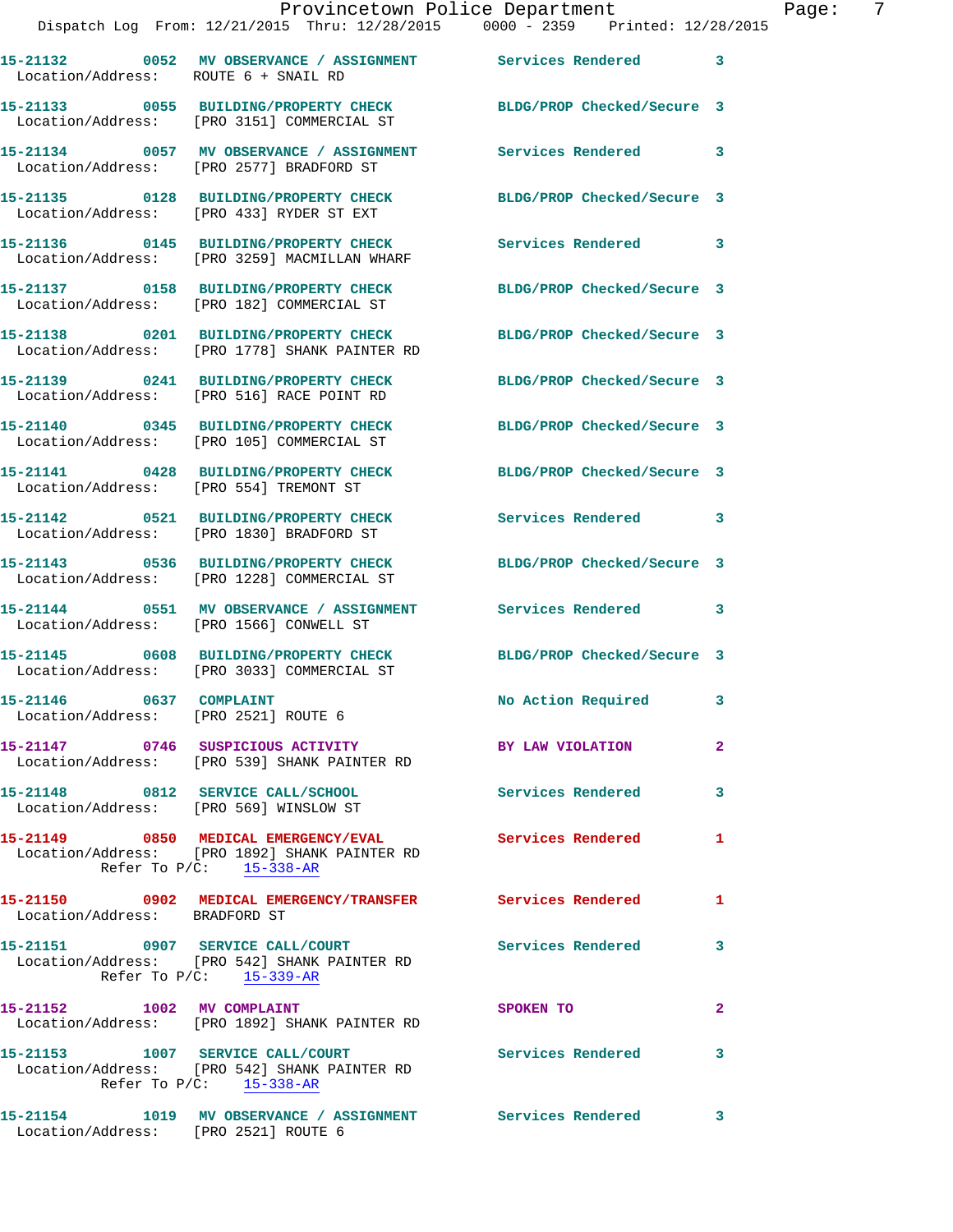| 15-21155 1025 MV STOP<br>Location/Address: [PRO 2513] ROUTE 6 |                                                                                                                 | <b>VERBAL WARNING</b>      | $\mathbf{3}$            |
|---------------------------------------------------------------|-----------------------------------------------------------------------------------------------------------------|----------------------------|-------------------------|
| 15-21156 1035 MV ACCIDENT                                     | Location/Address: CONWAY ST + COMMERCIAL ST                                                                     | <b>SPOKEN TO</b>           | $\mathbf{1}$            |
|                                                               | 15-21157 1059 PARKING COMPLAINT / GENERAL Services Rendered<br>Location/Address: [PRO 2865] COMMERCIAL ST       |                            | $\overline{\mathbf{3}}$ |
| 15-21158 1105 COMPLAINT                                       | Location/Address: [PRO 442] CONWELL ST                                                                          | SPOKEN TO                  | 3                       |
| Location/Address: [PRO 1084] POINT ST                         | 15-21159 1115 LARCENY /FORGERY/ FRAUD Services Rendered                                                         |                            | $\mathbf{2}$            |
|                                                               | 15-21160 1138 MV OBSERVANCE / ASSIGNMENT Services Rendered 3<br>Location/Address: [PRO 2489] BRADFORD ST        |                            |                         |
|                                                               | 15-21161 1216 BUILDING/PROPERTY CHECK BLDG/PROP Checked/Secure 3<br>Location/Address: [PRO 447] JEROME SMITH RD |                            |                         |
|                                                               | 15-21162 1220 MV OBSERVANCE / ASSIGNMENT<br>Location/Address: SHANK PAINTER RD + JEROME SMITH RD                | No Action Required 3       |                         |
|                                                               | 15-21163 1254 MV OBSERVANCE / ASSIGNMENT Services Rendered<br>Location/Address: [PRO 106] COMMERCIAL ST         |                            | $\mathbf{3}$            |
|                                                               | 15-21165 1331 MEDICAL EMERGENCY/SECTION 12 Transported to Hospital 1                                            |                            |                         |
|                                                               | Location/Address: [PRO 542] SHANK PAINTER RD<br>15-21166 1351 MEDICAL EMERGENCY/LIFT ASSIST Services Rendered 1 |                            |                         |
| 15-21168 1443 FOLLOW UP                                       | Location/Address: [PRO 1245] SEASHORE PARK DR                                                                   | SPOKEN TO                  | $\mathbf{2}$            |
|                                                               | Location/Address: [PRO 1419] PLEASANT ST                                                                        |                            |                         |
|                                                               | 15-21169 1458 PARK, WALK & TALK<br>Location/Address: [PRO 569] WINSLOW ST                                       | <b>Services Rendered</b>   | $\mathbf{2}$            |
|                                                               | 15-21170 1557 BUILDING/PROPERTY CHECK<br>Location/Address: [PRO 3430] COMMERCIAL ST                             | <b>Services Rendered</b>   | $\overline{\mathbf{3}}$ |
|                                                               | 15-21171 1605 ASSIST AGENCY / WATER DEPT Services Rendered 3<br>Location/Address: [PRO 542] SHANK PAINTER RD    |                            |                         |
| 15-21172 1653 MEDICAL EMERGENCY                               | Location/Address: [PRO 3222] ALDEN ST                                                                           | Transported to Hospital 1  |                         |
|                                                               | 15-21174 1759 MV OBSERVANCE / ASSIGNMENT<br>Location/Address: HIGH POLE HL + BRADFORD ST                        | No Action Required 3       |                         |
| Location/Address: COMMERCIAL ST                               | 15-21175 1759 LARCENY / FORGERY / FRAUD                                                                         | SPOKEN TO                  | $\overline{2}$          |
|                                                               | 15-21176 1929 BUILDING/PROPERTY CHECK<br>Location/Address: [PRO 3259] MACMILLAN WHARF                           | BLDG/PROP Checked/Secure 3 |                         |
| 15-21177 1932 SUSPICIOUS M/V                                  | Location/Address: [PRO 2543] MACMILLAN WHARF                                                                    | Unfounded                  | $\mathbf{2}$            |
|                                                               | 15-21178 2030 BUILDING/PROPERTY CHECK<br>Location/Address: [PRO 2500] COMMERCIAL ST                             | <b>Services Rendered</b>   | $\mathbf{3}$            |
| 15-21179 2043 PARK, WALK & TALK                               | Location/Address: [PRO 3443] COMMERCIAL ST                                                                      | Services Rendered          | $\mathbf{2}$            |
| 15-21180 2046 BAR CHECK                                       | Location/Address: [PRO 3443] COMMERCIAL ST                                                                      | LICENSING/NO ACTION        | $\mathbf{2}$            |
| 15-21181 2152 MEDICAL EMERGENCY                               |                                                                                                                 | <b>PATIENT REFUSAL</b>     | $\mathbf{1}$            |
|                                                               |                                                                                                                 |                            |                         |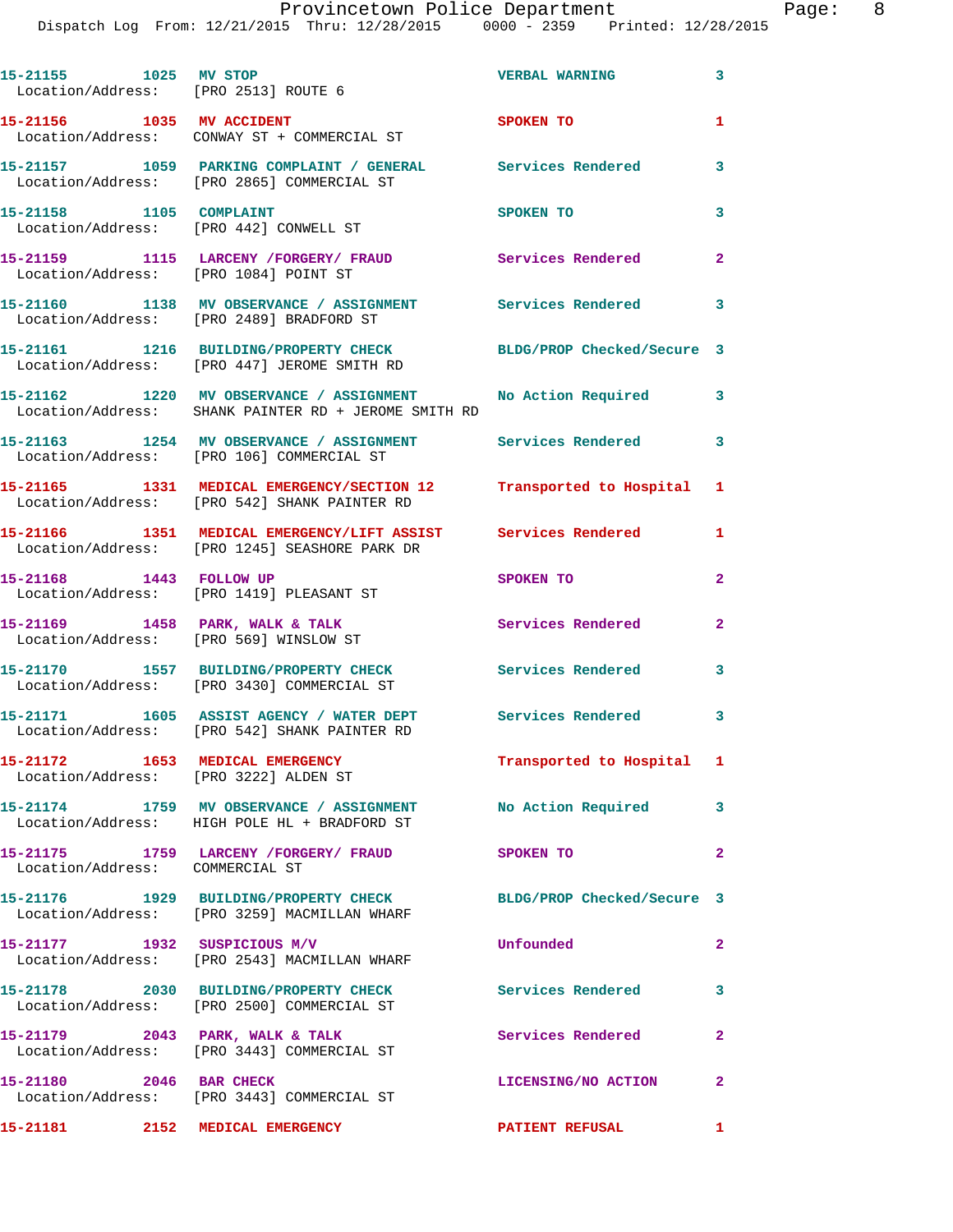|                                         | Dispatch Log From: 12/21/2015 Thru: 12/28/2015 0000 - 2359 Printed: 12/28/2015                                 | Provincetown Police Department |   | Page: 9 |
|-----------------------------------------|----------------------------------------------------------------------------------------------------------------|--------------------------------|---|---------|
|                                         | Location/Address: [PRO 781] CAPTAIN BERTIES WAY                                                                |                                |   |         |
|                                         | 15-21182 2329 BUILDING/PROPERTY CHECK BLDG/PROP Checked/Secure 3<br>Location/Address: [PRO 707] BAYBERRY AVE   |                                |   |         |
|                                         | 15-21183 2356 BUILDING/PROPERTY CHECK BLDG/PROP Checked/Secure 3<br>Location/Address: [PRO 2977] COMMERCIAL ST |                                |   |         |
| For Date: $12/24/2015$ - Thursday       |                                                                                                                |                                |   |         |
|                                         | 15-21184 0002 LOBBY TRAFFIC<br>Location/Address: [PRO 542] SHANK PAINTER RD                                    | Services Rendered 2            | 7 |         |
|                                         | 15-21185 0010 BUILDING/PROPERTY CHECK BLDG/PROP Checked/Secure 3<br>Location/Address: [PRO 710] BRADFORD ST    |                                |   |         |
|                                         | 15-21186 0015 BUILDING/PROPERTY CHECK<br>Location/Address: [PRO 1830] BRADFORD ST                              | BLDG/PROP Checked/Secure 3     |   |         |
|                                         | 15-21187 0020 BUILDING/PROPERTY CHECK<br>Location/Address: [PRO 2500] COMMERCIAL ST                            | Services Rendered 3            |   |         |
|                                         | 15-21188 0110 BUILDING/PROPERTY CHECK<br>Location/Address: [PRO 545] SHANK PAINTER RD                          | BLDG/PROP Checked/Secure 3     |   |         |
|                                         | 15-21189 0123 BUILDING/PROPERTY CHECK<br>Location/Address: [PRO 2540] RACE POINT RD                            | Services Rendered 3            |   |         |
|                                         | 15-21190 0130 BUILDING/PROPERTY CHECK<br>Location/Address: [PRO 2977] COMMERCIAL ST                            | Services Rendered 3            |   |         |
|                                         | 15-21191 0207 BUILDING/PROPERTY CHECK<br>Location/Address: [PRO 488] MAYFLOWER AVE                             | BLDG/PROP Checked/Secure 3     |   |         |
| Location/Address: [PRO 2818] CONWELL ST | 15-21192 0246 BUILDING/PROPERTY CHECK                                                                          | BLDG/PROP Checked/Secure 3     |   |         |
|                                         | 15-21193 0305 BUILDING/PROPERTY CHECK BLDG/PROP Checked/Secure 3<br>Location/Address: [PRO 105] COMMERCIAL ST  |                                |   |         |
|                                         | 15-21194 0324 BUILDING/PROPERTY CHECK BLDG/PROP Checked/Secure 3<br>Location/Address: [PRO 526] RYDER ST EXT   |                                |   |         |
|                                         | 15-21195 0338 BUILDING/PROPERTY CHECK BLDG/PROP Checked/Secure 3<br>Location/Address: [PRO 516] RACE POINT RD  |                                |   |         |
|                                         | 15-21196 0349 BUILDING/PROPERTY CHECK<br>Location/Address: [PRO 175] COMMERCIAL ST                             | BLDG/PROP Checked/Secure 3     |   |         |
| Location/Address: [PRO 569] WINSLOW ST  | 15-21197 0442 BUILDING/PROPERTY CHECK BLDG/PROP Checked/Secure 3                                               |                                |   |         |
|                                         | 15-21199 0501 PARK, WALK & TALK<br>Location/Address: [PRO 539] SHANK PAINTER RD                                | Services Rendered 2            |   |         |
|                                         | 15-21198 0535 BUILDING/PROPERTY CHECK BLDG/PROP Checked/Secure 3<br>Location/Address: [PRO 1228] COMMERCIAL ST |                                |   |         |
|                                         | 15-21200 0546 BUILDING/PROPERTY CHECK BLDG/PROP Checked/Secure 3<br>Location/Address: [PRO 3033] COMMERCIAL ST |                                |   |         |
|                                         | 15-21201 0600 BUILDING/PROPERTY CHECK BLDG/PROP Checked/Secure 3<br>Location/Address: [PRO 433] RYDER ST EXT   |                                |   |         |
|                                         | 15-21202 0617 BUILDING/PROPERTY CHECK Services Rendered 3<br>Location/Address: [PRO 2898] JEROME SMITH RD      |                                |   |         |
| Location/Address: COMMERCIAL ST         | 15-21203 0735 SERVICE CALL/LOCKED IN Services Rendered                                                         |                                | 3 |         |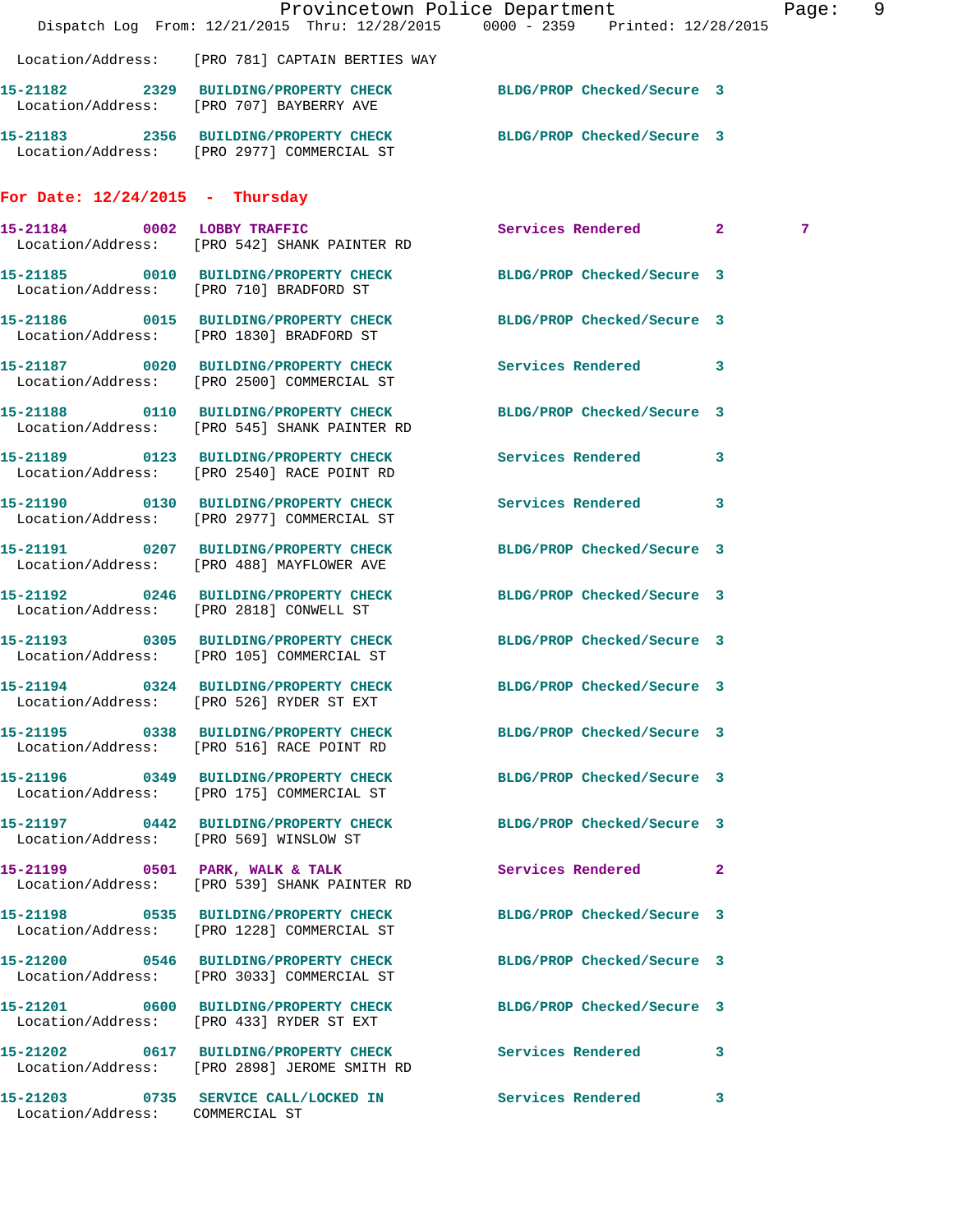## Provincetown Police Department Page: 10 Dispatch Log From: 12/21/2015 Thru: 12/28/2015 0000 - 2359 Printed: 12/28/2015

| Location/Address: COMMERCIAL ST        | 15-21204 0745 MEDICAL EMERGENCY/HAND Services Rendered                                                     |                            | 1                       |
|----------------------------------------|------------------------------------------------------------------------------------------------------------|----------------------------|-------------------------|
| 15-21205 0938 DISTURBANCE              | Location/Address: [PRO 2542] COMMERCIAL ST                                                                 | SPOKEN TO                  | 1                       |
|                                        | 15-21207 1111 ANIMAL CALL/FOX<br>Location/Address: BRADFORD ST EXT + PROVINCELANDS RD                      | Services Rendered          | $\overline{a}$          |
| 15-21208 1246 MV HIT & RUN             | Location/Address: [PRO 539] SHANK PAINTER RD                                                               | Services Rendered          | $\mathbf{2}$            |
|                                        | 15-21209 1320 LOST KEYS/FLASHLIGHT FOB<br>Location/Address: [PRO 542] SHANK PAINTER RD                     | Services Rendered          | 3                       |
| 15-21210 1514 FOLLOW UP                | Location/Address: [PRO 542] SHANK PAINTER RD                                                               | Services Rendered          | $\mathbf{2}$            |
| Location/Address: [PRO 94] BRADFORD ST | 15-21211 1549 BUILDING/PROPERTY CHECK                                                                      | <b>Services Rendered</b>   | $\overline{\mathbf{3}}$ |
|                                        | 15-21212 1604 BUILDING/PROPERTY CHECK<br>Location/Address: [PRO 3033] COMMERCIAL ST                        | BLDG/PROP Checked/Secure 3 |                         |
|                                        | 15-21213 1622 MV OBSERVANCE / ASSIGNMENT Services Rendered 3<br>Location/Address: [PRO 2206] COMMERCIAL ST |                            |                         |
|                                        | 15-21215 1636 BUILDING/PROPERTY CHECK<br>Location/Address: [PRO 707] BAYBERRY AVE                          | BLDG/PROP Checked/Secure 3 |                         |
|                                        | 15-21216 1654 MV OBSERVANCE / ASSIGNMENT<br>Location/Address: HOWLAND ST + HARRY KEMP WAY                  | Services Rendered 3        |                         |
|                                        | 15-21217 1741 BUILDING/PROPERTY CHECK<br>Location/Address: [PRO 43] BRADFORD ST                            | BLDG/PROP Checked/Secure 3 |                         |
|                                        | 15-21218 1808 PARK, WALK & TALK<br>Location/Address: [PRO 197] COMMERCIAL ST                               | Services Rendered          | $\mathbf{2}$            |
|                                        | 15-21220 1902 BUILDING/PROPERTY CHECK<br>Location/Address: [PRO 3430] COMMERCIAL ST                        | BLDG/PROP Checked/Secure 3 |                         |
| 15-21221 2026 COMPLAINT                | Location/Address: [PRO 1792] BRADFORD ST                                                                   | SPOKEN TO                  | 3                       |
| 15-21222                               | 2127 BUILDING/PROPERTY CHECK<br>Location/Address: [PRO 545] SHANK PAINTER RD                               | BLDG/PROP Checked/Secure 3 |                         |
|                                        | 15-21223 2128 BUILDING/PROPERTY CHECK<br>Location/Address: [PRO 1778] SHANK PAINTER RD                     | BLDG/PROP Checked/Secure 3 |                         |
|                                        | 15-21224 2345 BUILDING/PROPERTY CHECK<br>Location/Address: [PRO 1638] COMMERCIAL ST                        | BLDG/PROP Checked/Secure 3 |                         |
|                                        | 15-21226 2348 BUILDING/PROPERTY CHECK<br>Location/Address: [PRO 1989] COMMERCIAL ST                        | BLDG/PROP Checked/Secure 3 |                         |
| For Date: 12/25/2015 - Friday          |                                                                                                            |                            |                         |
|                                        |                                                                                                            |                            |                         |

**15-21228 0006 INFO SERVICES - LOBBY Services Rendered 2 3**  Location/Address: [PRO 542] SHANK PAINTER RD **15-21229 0025 BUILDING/PROPERTY CHECK BLDG/PROP Checked/Secure 3**  Location/Address: [PRO 433] RYDER ST EXT **15-21230 0031 BUILDING/PROPERTY CHECK BLDG/PROP Checked/Secure 3**  Location/Address: [PRO 554] TREMONT ST **15-21231 0109 BUILDING/PROPERTY CHECK BLDG/PROP Checked/Secure 3**  Location/Address: [PRO 1830] BRADFORD ST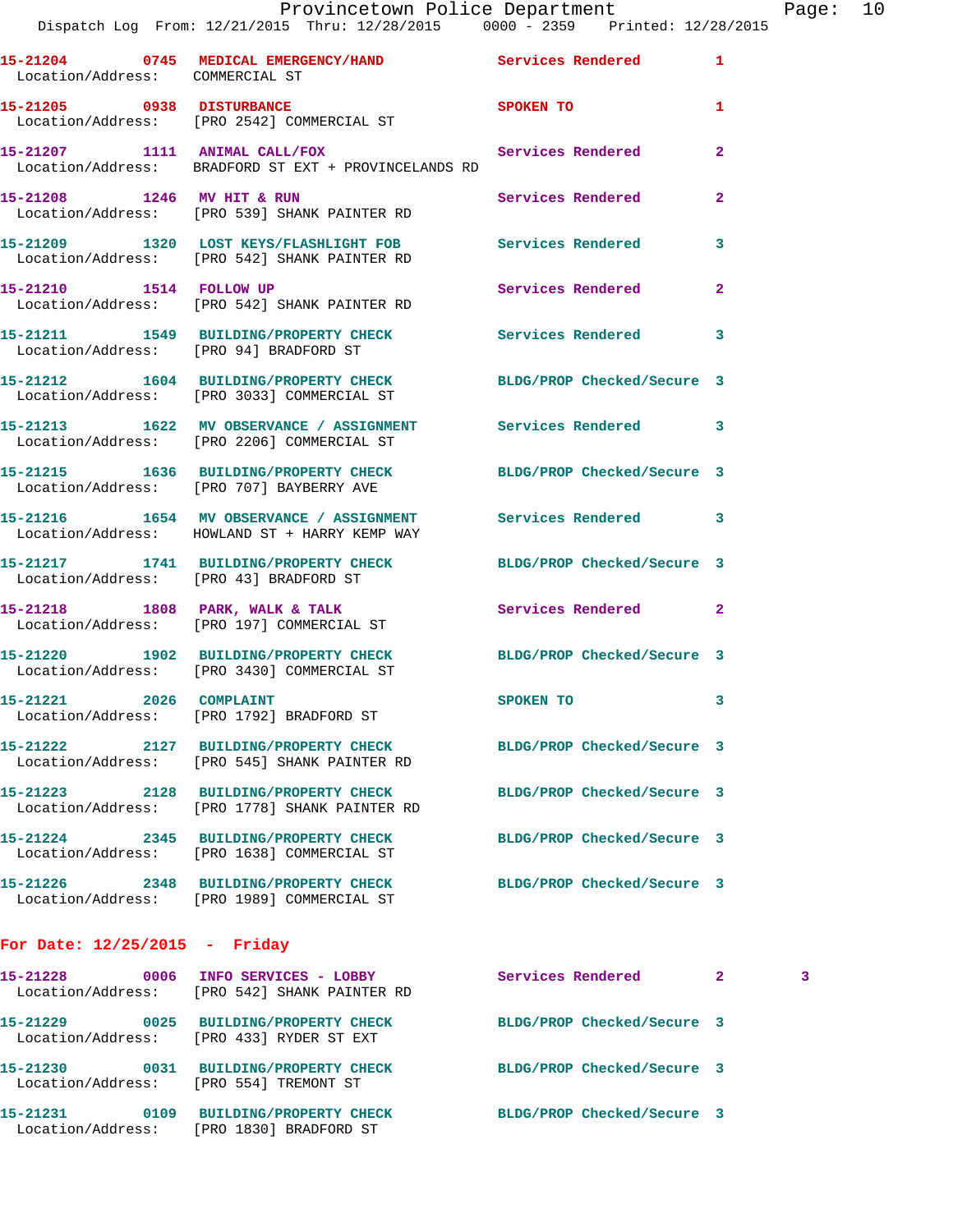|                                                                 | 15-21232 0111 BUILDING/PROPERTY CHECK<br>Location/Address: [PRO 519] RACE POINT RD    | BLDG/PROP Checked/Secure 3 |              |
|-----------------------------------------------------------------|---------------------------------------------------------------------------------------|----------------------------|--------------|
| Location/Address: [PRO 569] WINSLOW ST                          | 15-21233 0118 BUILDING/PROPERTY CHECK                                                 | BLDG/PROP Checked/Secure 3 |              |
| Location/Address: [PRO 512] PRINCE ST                           | 15-21234 0138 BUILDING/PROPERTY CHECK BLDG/PROP Checked/Secure 3                      |                            |              |
|                                                                 | 15-21235 0146 BUILDING/PROPERTY CHECK<br>Location/Address: [PRO 105] COMMERCIAL ST    | BLDG/PROP Checked/Secure 3 |              |
|                                                                 | 15-21236 0228 BUILDING/PROPERTY CHECK<br>Location/Address: [PRO 710] BRADFORD ST      | BLDG/PROP Checked/Secure 3 |              |
|                                                                 | 15-21237 0243 BUILDING/PROPERTY CHECK<br>Location/Address: [PRO 1886] BRADFORD ST     | BLDG/PROP Checked/Secure 3 |              |
|                                                                 | 15-21238 0306 BUILDING/PROPERTY CHECK<br>Location/Address: [PRO 539] SHANK PAINTER RD | BLDG/PROP Checked/Secure 3 |              |
|                                                                 | 15-21239 0507 BUILDING/PROPERTY CHECK<br>Location/Address: [PRO 530] SHANK PAINTER RD | BLDG/PROP Checked/Secure 3 |              |
| Location/Address: [PRO 446] HOWLAND ST                          | 15-21240 0511 BUILDING/PROPERTY CHECK                                                 | BLDG/PROP Checked/Secure 3 |              |
|                                                                 | 15-21241 0524 BUILDING/PROPERTY CHECK<br>Location/Address: [PRO 707] BAYBERRY AVE     | BLDG/PROP Checked/Secure 3 |              |
|                                                                 | 15-21243 0550 PARK, WALK & TALK<br>Location/Address: [PRO 516] RACE POINT RD          | Services Rendered          | $\mathbf{2}$ |
|                                                                 | 15-21242 0605 BUILDING/PROPERTY CHECK<br>Location/Address: [PRO 545] SHANK PAINTER RD | BLDG/PROP Checked/Secure 3 |              |
| 15-21244 0831 ANIMAL CALL                                       | Location/Address: [PRO 542] SHANK PAINTER RD                                          | Services Rendered          | $\mathbf{2}$ |
| 15-21245 1046 ALARM                                             | Location/Address: [PRO 366] COMMERCIAL ST                                             | <b>Services Rendered</b>   | $\mathbf{1}$ |
| Location/Address: BRADFORD ST                                   | 15-21246 1226 PARK, WALK & TALK                                                       | Services Rendered 2        |              |
| 15-21247 1500 GENERATOR                                         | Location/Address: [PRO 542] SHANK PAINTER RD                                          | Services Rendered          |              |
| 15-21248 1622 PARK, WALK & TALK                                 | Location/Address: [PRO 105] COMMERCIAL ST                                             | Services Rendered          | $\mathbf{2}$ |
| 15-21249 1823 ASSIST CITIZEN                                    | Location/Address: [PRO 106] COMMERCIAL ST                                             | Services Rendered          | 3            |
| 15-21250 1927 DOG IN MV                                         | Location/Address: [PRO 3313] STANDISH ST                                              | <b>GONE ON ARRIVAL</b>     | $\mathbf{2}$ |
| 15-21252 2202 BAR CHECK<br>Location/Address: [PRO 80] CARVER ST |                                                                                       | Services Rendered          | $\sim$ 2     |
|                                                                 | 15-21253 2303 BUILDING/PROPERTY CHECK<br>Location/Address: [PRO 2539] RYDER ST EXT    | BLDG/PROP Checked/Secure 3 |              |
|                                                                 | 15-21254 2318 BUILDING/PROPERTY CHECK<br>Location/Address: [PRO 2483] COMMERCIAL ST   | Services Rendered 3        |              |
|                                                                 | 15-21255 2319 BUILDING/PROPERTY CHECK<br>Location/Address: [PRO 707] BAYBERRY AVE     | BLDG/PROP Checked/Secure 3 |              |

**15-21256 2333 BUILDING/PROPERTY CHECK BLDG/PROP Checked/Secure 3**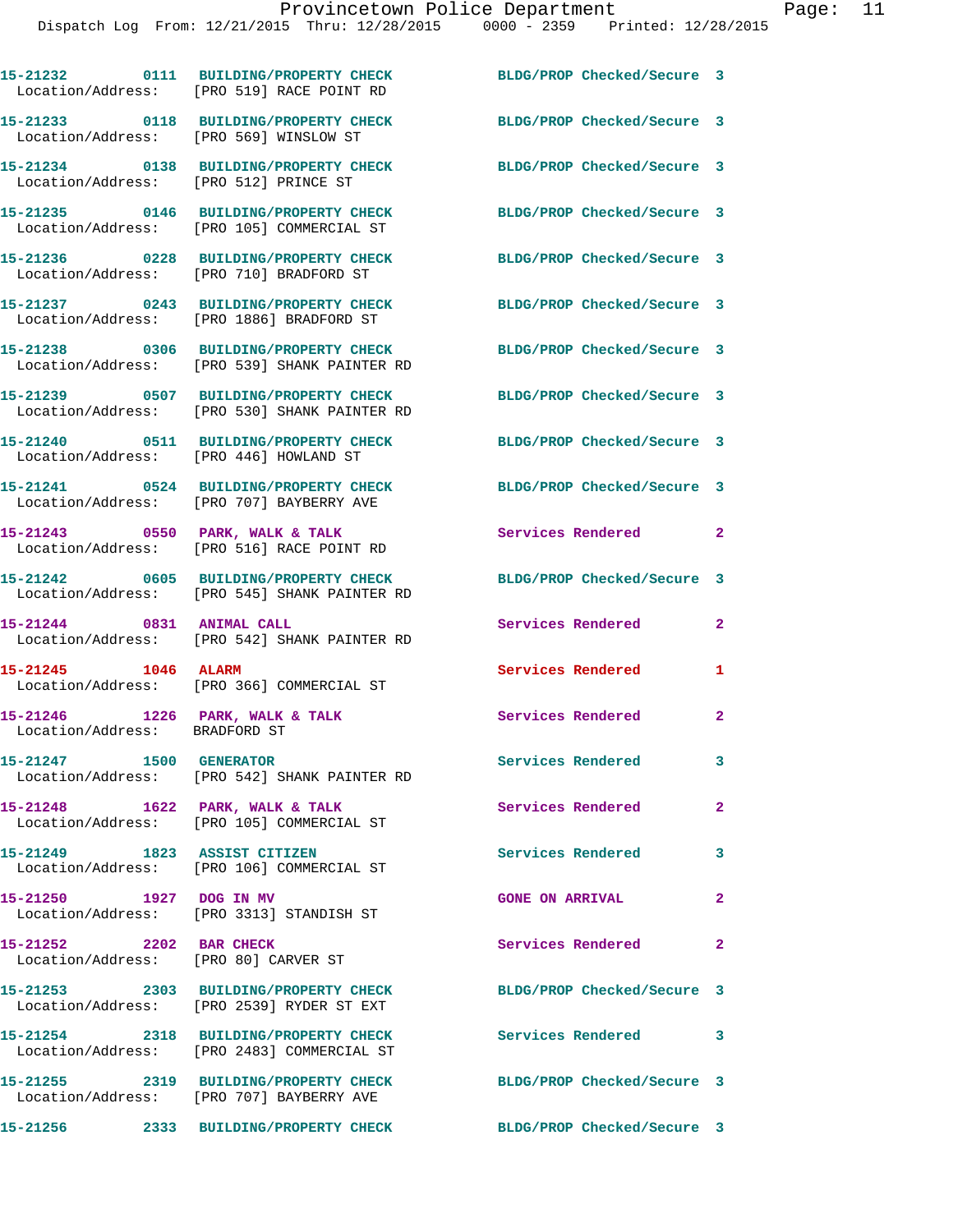|                                                               |                                                                                                       | Provincetown Police Department<br>Dispatch Log From: 12/21/2015 Thru: 12/28/2015 0000 - 2359 Printed: 12/28/2015 | Page: 12 |  |
|---------------------------------------------------------------|-------------------------------------------------------------------------------------------------------|------------------------------------------------------------------------------------------------------------------|----------|--|
|                                                               | Location/Address: [PRO 2490] PROVINCELANDS RD                                                         |                                                                                                                  |          |  |
|                                                               |                                                                                                       |                                                                                                                  |          |  |
|                                                               | Location/Address: [PRO 1830] BRADFORD ST                                                              | 15-21257 2357 BUILDING/PROPERTY CHECK BLDG/PROP Checked/Secure 3                                                 |          |  |
| For Date: $12/26/2015$ - Saturday                             |                                                                                                       |                                                                                                                  |          |  |
|                                                               | Location/Address: [PRO 542] SHANK PAINTER RD                                                          | 15-21258 0014 INFO SERVICES - LOBBY Services Rendered 2                                                          | 7        |  |
|                                                               | 15-21259 0016 DISTURBANCE<br>Location/Address: [PRO 3443] COMMERCIAL ST                               | Could Not Locate 1                                                                                               |          |  |
|                                                               | 15-21261 0121 BUILDING/PROPERTY CHECK<br>Location/Address: [PRO 3259] MACMILLAN WHARF                 | BLDG/PROP Checked/Secure 3                                                                                       |          |  |
|                                                               | 15-21260 0122 BUILDING/PROPERTY CHECK<br>Location/Address: [PRO 3430] COMMERCIAL ST                   | Services Rendered 3                                                                                              |          |  |
|                                                               | 15-21263 0532 BUILDING/PROPERTY CHECK<br>Location/Address: [PRO 2898] JEROME SMITH RD                 | BLDG/PROP Checked/Secure 3                                                                                       |          |  |
|                                                               |                                                                                                       | 15-21265 0533 MV OBSERVANCE / ASSIGNMENT Services Rendered 3<br>Location/Address: ROUTE 6 + SNAIL RD             |          |  |
|                                                               | 15-21266 0618 BUILDING/PROPERTY CHECK<br>Location/Address: [PRO 1228] COMMERCIAL ST                   | BLDG/PROP Checked/Secure 3                                                                                       |          |  |
| Location/Address: [PRO 16] BRADFORD ST                        | 15-21267 0757 BUILDING/PROPERTY CHECK                                                                 | BLDG/PROP Checked/Secure 3                                                                                       |          |  |
|                                                               | 15-21270 0829 BUILDING/PROPERTY CHECK Services Rendered<br>Location/Address: [PRO 3430] COMMERCIAL ST | $\mathbf{3}$                                                                                                     |          |  |
| Location/Address: [PRO 2513] ROUTE 6                          |                                                                                                       | 15-21269 0830 MV OBSERVANCE / ASSIGNMENT Services Rendered 3                                                     |          |  |
| 15-21271 0840 STOLEN SIGN                                     | Location/Address: [PRO 1614] STANDISH ST                                                              | $\mathbf{2}$<br><b>FOLLOW UP</b>                                                                                 |          |  |
| 15-21272 0854 MV STOP<br>Location/Address: [PRO 2479] ROUTE 6 |                                                                                                       | <b>VERBAL WARNING</b><br>3                                                                                       |          |  |
|                                                               | Location/Address: [PRO 1638] COMMERCIAL ST                                                            | 15-21273 0938 BUILDING/PROPERTY CHECK BLDG/PROP Checked/Secure 3                                                 |          |  |
|                                                               | 15-21274 0949 MEDICAL EMERGENCY<br>Location/Address: [PRO 3222] ALDEN ST                              | Transported to Hospital 1                                                                                        |          |  |
|                                                               | Location/Address: [PRO 57] BRADFORD ST                                                                | 15-21276 1028 MV OBSERVANCE / ASSIGNMENT Services Rendered 3                                                     |          |  |
| 15-21277 1053 MV STOP                                         | Location/Address: [PRO 2859] BRADFORD ST                                                              | <b>VERBAL WARNING</b><br>3                                                                                       |          |  |
| 15-21278 1122 FOLLOW UP                                       | Location/Address: [PRO 3203] VORSE LN                                                                 | Services Rendered<br>$\mathbf{2}$                                                                                |          |  |
|                                                               | 15-21281 1339 BUILDING/PROPERTY CHECK<br>Location/Address: [PRO 3033] COMMERCIAL ST                   | BLDG/PROP Checked/Secure 3                                                                                       |          |  |
|                                                               | 15-21282 1533 PARK, WALK & TALK<br>Location/Address: [PRO 105] COMMERCIAL ST                          | Services Rendered<br>$\mathbf{2}$                                                                                |          |  |
| 15-21283 1544 MV STOP                                         | Location/Address: [PRO 175] COMMERCIAL ST                                                             | VERBAL WARNING 3                                                                                                 |          |  |
|                                                               | 15-21284 1557 BUILDING/PROPERTY CHECK<br>Location/Address: [PRO 2483] COMMERCIAL ST                   | BLDG/PROP Checked/Secure 3                                                                                       |          |  |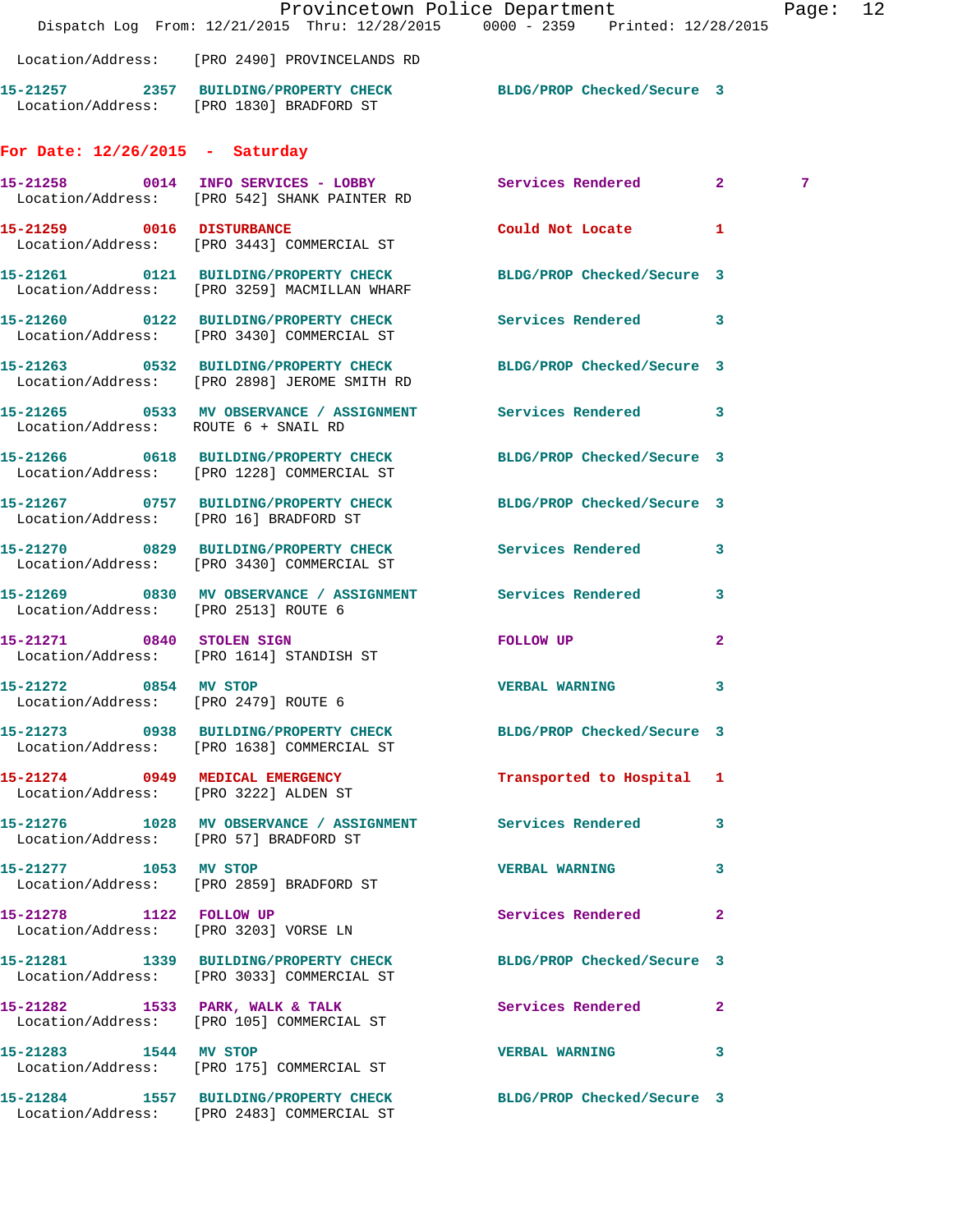|                                       |                                                                                                                | Provincetown Police Department | Page: 13 |  |
|---------------------------------------|----------------------------------------------------------------------------------------------------------------|--------------------------------|----------|--|
|                                       | Dispatch Log From: 12/21/2015 Thru: 12/28/2015 0000 - 2359 Printed: 12/28/2015                                 |                                |          |  |
| Location: SNAIL RD                    | 15-21285      1623   MV OBSERVANCE / ASSIGNMENT       Services Rendered                                        |                                |          |  |
|                                       | 15-21286 1635 BUILDING/PROPERTY CHECK BLDG/PROP Checked/Secure 3<br>Location/Address: [PRO 3033] COMMERCIAL ST |                                |          |  |
|                                       | 15-21287 1649 BUILDING/PROPERTY CHECK BLDG/PROP Checked/Secure 3<br>Location/Address: [PRO 1830] BRADFORD ST   |                                |          |  |
| Location/Address: [PRO 3222] ALDEN ST | 15-21289 1738 MEDICAL EMERGENCY                                                                                | Transported to Hospital 1      |          |  |
|                                       | 15-21290 1743 LOST/FOUND PROPERTY Services Rendered<br>Location/Address: [PRO 542] SHANK PAINTER RD            |                                |          |  |
|                                       | 15-21291 1746 BUILDING/PROPERTY CHECK BLDG/PROP Checked/Secure 3<br>Location/Address: [PRO 306] COMMERCIAL ST  |                                |          |  |
| Location/Address: [PRO 2518] ROUTE 6  | 15-21293 1805 MV OBSERVANCE / ASSIGNMENT Services Rendered                                                     |                                | 3        |  |

**15-21294 1827 BUILDING/PROPERTY CHECK BLDG/PROP Checked/Secure 3**  Location/Address: [PRO 707] BAYBERRY AVE

**15-21295 1830 ALARM - GENERAL False Alarm 1**  Location/Address: [PRO 440] HARRY KEMP WAY

**15-21296 1856 BUILDING/PROPERTY CHECK BLDG/PROP Checked/Secure 3**  Location/Address: [PRO 75] CAPTAIN BERTIES WAY

**15-21297 1857 BUILDING/PROPERTY CHECK BLDG/PROP Checked/Secure 3**  Location/Address: [PRO 530] SHANK PAINTER RD

**15-21299 1942 BUILDING/PROPERTY CHECK BLDG/PROP Checked/Secure 3**  Location/Address: [PRO 2977] COMMERCIAL ST

**15-21300 2000 MV OBSERVANCE / ASSIGNMENT Services Rendered 3**  Location/Address: HOWLAND ST + HARRY KEMP WAY

**15-21301 2014 BUILDING/PROPERTY CHECK BLDG/PROP Checked/Secure 3**  Location/Address: [PRO 3259] MACMILLAN WHARF

**15-21303 2141 BUILDING/PROPERTY CHECK BLDG/PROP Checked/Secure 3**  Location/Address: [PRO 1228] COMMERCIAL ST

**15-21304 2226 LOST WALLET Services Rendered 3**  Location/Address: [PRO 542] SHANK PAINTER RD

**15-21305 2327 MV OBSERVANCE / ASSIGNMENT Services Rendered 3**  Location/Address: HOWLAND ST + HARRY KEMP WAY

## **For Date: 12/27/2015 - Sunday**

| 0001<br>15-21307                   | INFO SERVICES - LOBBY<br>Location/Address: [PRO 542] SHANK PAINTER RD    | Services Rendered          | $\overline{2}$ | $\mathbf{2}$ |
|------------------------------------|--------------------------------------------------------------------------|----------------------------|----------------|--------------|
| 15-21308                           | 0026 BUILDING/PROPERTY CHECK<br>Location/Address: [PRO 526] RYDER ST EXT | Services Rendered          | 3              |              |
| 15-21309 0042                      | MV HATCH OPEN<br>Location/Address: [PRO 3313] STANDISH ST                | Services Rendered          | $\overline{2}$ |              |
| 15-21310<br>0050                   | MV OBSERVANCE / ASSIGNMENT<br>Location/Address: [PRO 94] BRADFORD ST     | Services Rendered          | 3              |              |
|                                    | Location/Address: [PRO 530] SHANK PAINTER RD                             | BLDG/PROP Checked/Secure 3 |                |              |
| 15-21312 0224<br>Location/Address: | <b>BUILDING/PROPERTY CHECK</b><br>[PRO 175] COMMERCIAL ST                | BLDG/PROP Checked/Secure 3 |                |              |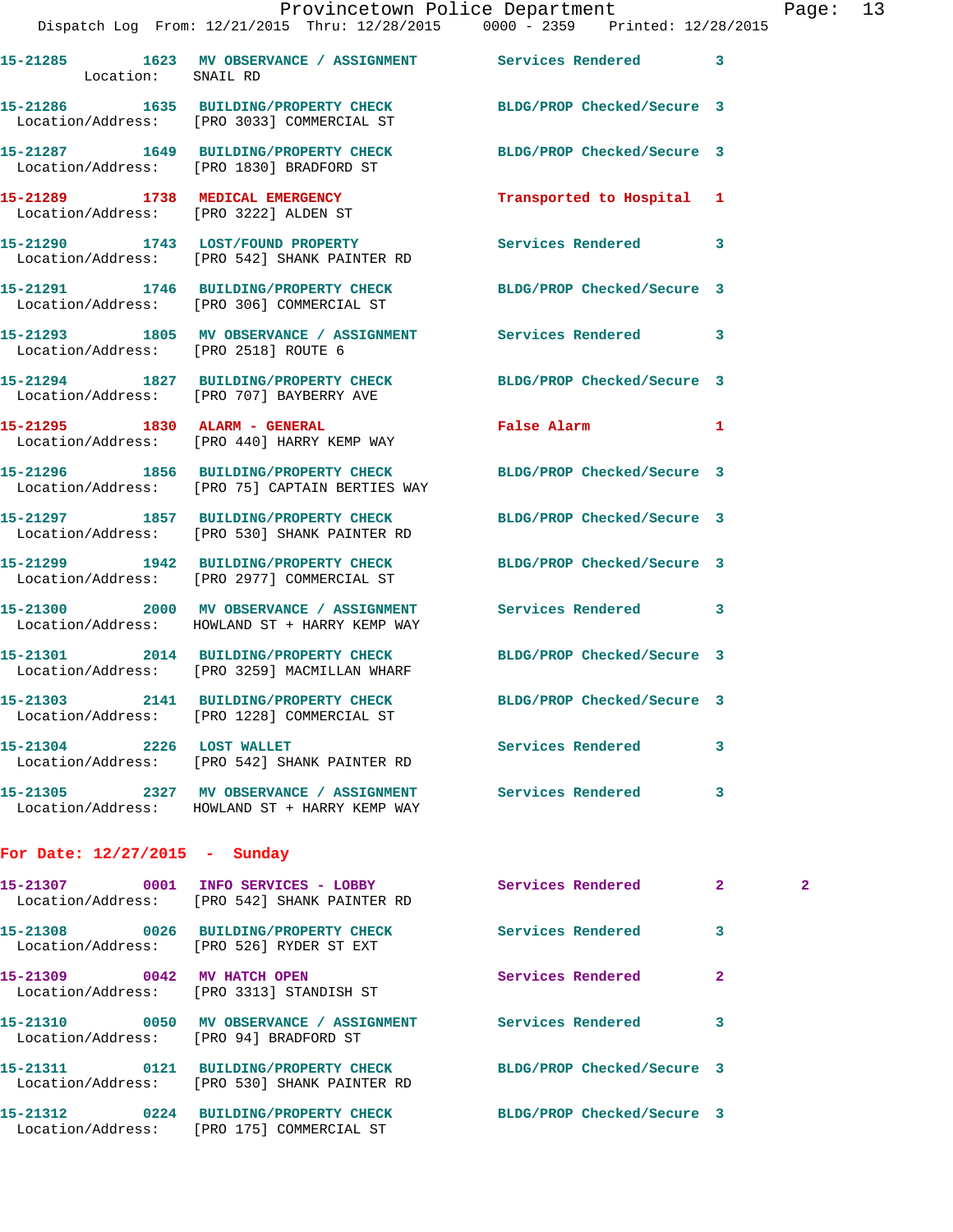|                                                          | 15-21313 0229 BUILDING/PROPERTY CHECK<br>Location/Address: [PRO 444] HIGH POLE HILL                             | BLDG/PROP Checked/Secure 3  |                            |
|----------------------------------------------------------|-----------------------------------------------------------------------------------------------------------------|-----------------------------|----------------------------|
|                                                          | 15-21314 0233 BUILDING/PROPERTY CHECK<br>Location/Address: [PRO 707] BAYBERRY AVE                               | Services Rendered 3         |                            |
|                                                          | 15-21315 0525 BUILDING/PROPERTY CHECK<br>Location/Address: [PRO 1778] SHANK PAINTER RD                          | BLDG/PROP Checked/Secure 3  |                            |
|                                                          | 15-21316 0612 BUILDING/PROPERTY CHECK<br>Location/Address: [PRO 433] RYDER ST EXT                               | <b>Services Rendered</b>    | $\overline{\phantom{a}}$ 3 |
|                                                          | 15-21317 0616 BUILDING/PROPERTY CHECK<br>Location/Address: [PRO 3033] COMMERCIAL ST                             | BLDG/PROP Checked/Secure 3  |                            |
|                                                          | 15-21318 0623 BUILDING/PROPERTY CHECK<br>Location/Address: [PRO 519] RACE POINT RD                              | BLDG/PROP Checked/Secure 3  |                            |
|                                                          | 15-21319 0735 BUILDING/PROPERTY CHECK BLDG/PROP Checked/Secure 3<br>Location/Address: [PRO 447] JEROME SMITH RD |                             |                            |
|                                                          | 15-21320 0803 MV OBSERVANCE / ASSIGNMENT Services Rendered 3<br>Location/Address: BRADFORD ST + HIGH POLE HILL  |                             |                            |
|                                                          | 15-21321 0830 BUILDING/PROPERTY CHECK<br>Location/Address: [PRO 526] RYDER ST EXT                               | BLDG/PROP Checked/Secure 3  |                            |
|                                                          | 15-21322 0858 BUILDING/PROPERTY CHECK<br>Location/Address: [PRO 16] BRADFORD ST                                 | BLDG/PROP Checked/Secure 3  |                            |
|                                                          | 15-21323 0958 MV OBSERVANCE / ASSIGNMENT<br>Location/Address: BRADFORD ST + HOWLAND ST                          | Services Rendered 3         |                            |
|                                                          | 15-21324 1056 BUILDING/PROPERTY CHECK<br>Location/Address: [PRO 1638] COMMERCIAL ST                             | BLDG/PROP Checked/Secure 3  |                            |
| 15-21325 1156 MV STOP                                    | Location/Address: [PRO 848] COMMERCIAL ST                                                                       | <b>VERBAL WARNING</b>       | 3                          |
|                                                          | 15-21326 1245 BUILDING/PROPERTY CHECK<br>Location/Address: [PRO 519] RACE POINT RD                              | BLDG/PROP Checked/Secure 3  |                            |
|                                                          | 15-21327 1429 MEDICAL EMERGENCY<br>Location/Address: [PRO 440] HARRY KEMP WAY                                   | Transported to Hospital 1   |                            |
|                                                          | 15-21330 1535 BUILDING/PROPERTY CHECK<br>Location/Address: [PRO 1778] SHANK PAINTER RD                          | BLDG/PROP Checked/Secure 3  |                            |
|                                                          | 15-21331 1540 BUILDING/PROPERTY CHECK BLDG/PROP Checked/Secure 3<br>Location/Address: [PRO 433] RYDER ST EXT    |                             |                            |
|                                                          | 15-21332 1549 PARK, WALK & TALK<br>Location/Address: [PRO 1953] COMMERCIAL ST                                   | <b>Services Rendered 22</b> |                            |
|                                                          | 15-21333 1555 BUILDING/PROPERTY CHECK BLDG/PROP Checked/Secure 3<br>Location/Address: [PRO 175] COMMERCIAL ST   |                             |                            |
| 15-21334 1609 MV STOP<br>Location/Address: COMMERCIAL ST |                                                                                                                 | <b>VERBAL WARNING</b>       | 3                          |
| Location/Address: [PRO 94] BRADFORD ST                   | 15-21335 1637 MV OBSERVANCE / ASSIGNMENT Services Rendered 3                                                    |                             |                            |
|                                                          | 15-21336 1640 BUILDING/PROPERTY CHECK<br>Location/Address: [PRO 3033] COMMERCIAL ST                             | BLDG/PROP Checked/Secure 3  |                            |
| Location/Address: [PRO 2518] ROUTE 6                     | 15-21337 1647 MV OBSERVANCE / ASSIGNMENT No Action Required 3                                                   |                             |                            |
| 15-21338 1711 MV STOP                                    |                                                                                                                 | <b>VERBAL WARNING</b>       | $\overline{\phantom{a}}$ 3 |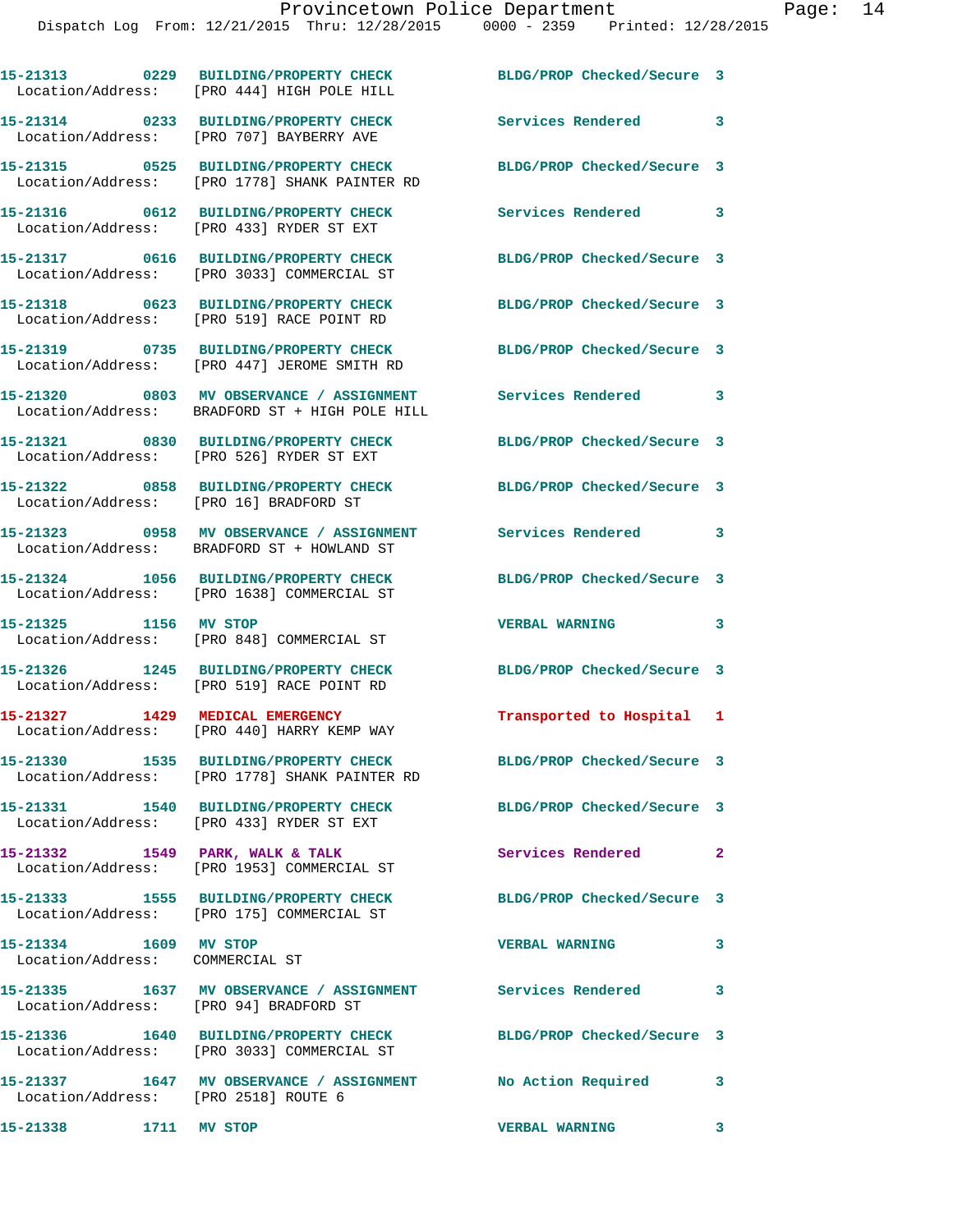|                                                    | Dispatch Log From: 12/21/2015 Thru: 12/28/2015 0000 - 2359 Printed: 12/28/2015                                        | Provincetown Police Department          |              | Page: 15 |  |
|----------------------------------------------------|-----------------------------------------------------------------------------------------------------------------------|-----------------------------------------|--------------|----------|--|
| Location/Address: ROUTE 6 + SNAIL RD               |                                                                                                                       |                                         |              |          |  |
| 15-21339 1714 MV STOP                              | Location/Address: MECHANIC ST + BRADFORD ST                                                                           | <b>VERBAL WARNING</b>                   | 3            |          |  |
|                                                    | 15-21340 1719 FOUND WALLET<br>Location/Address: [PRO 3432] COMMERCIAL ST                                              | <b>Services Rendered</b>                | $\mathbf{3}$ |          |  |
| 15-21341 1724 MV STOP<br>Location/Address: ROUTE 6 |                                                                                                                       | <b>VERBAL WARNING</b>                   | $\mathbf{3}$ |          |  |
|                                                    | 15-21342 1730 MEDICAL EMERGENCY<br>Location/Address: [PRO 2990] COMMERCIAL ST                                         | PATIENT REFUSAL                         | 1            |          |  |
|                                                    | 15-21344 1750 BUILDING/PROPERTY CHECK BLDG/PROP Checked/Secure 3<br>Location/Address: [PRO 105] COMMERCIAL ST         |                                         |              |          |  |
|                                                    | 15-21345 1845 BUILDING/PROPERTY CHECK<br>Location/Address: [PRO 3259] MACMILLAN WHARF                                 | BLDG/PROP Checked/Secure 3              |              |          |  |
| 15-21346 1850 HARASSMENT                           | Location/Address: [PRO 3296] SHANK PAINTER RD                                                                         | SPOKEN TO DESCRIPTION OF REAL PROPERTY. | $\mathbf{2}$ |          |  |
|                                                    | 15-21347 2015 BUILDING/PROPERTY CHECK<br>Location/Address: [PRO 554] TREMONT ST                                       | BLDG/PROP Checked/Secure 3              |              |          |  |
|                                                    | 15-21348 2015 BUILDING/PROPERTY CHECK BLDG/PROP Checked/Secure 3<br>Location/Address: [PRO 1646] WINSLOW ST           |                                         |              |          |  |
|                                                    | 15-21349 2022 MV OBSERVANCE / ASSIGNMENT Services Rendered 3<br>Location/Address: HOWLAND ST + HARRY KEMP WAY         |                                         |              |          |  |
| Location: SNAIL RD                                 | 15-21350 2032 MV OBSERVANCE / ASSIGNMENT Services Rendered 3                                                          |                                         |              |          |  |
|                                                    | 15-21351 2125 BUILDING/PROPERTY CHECK<br>Location/Address: [PRO 3033] COMMERCIAL ST                                   | BLDG/PROP Checked/Secure 3              |              |          |  |
|                                                    | 15-21352 2131 BUILDING/PROPERTY CHECK<br>Location/Address: [PRO 707] BAYBERRY AVE                                     | BLDG/PROP Checked/Secure 3              |              |          |  |
|                                                    | 15-21353 2322 BUILDING/PROPERTY CHECK BLDG/PROP Checked/Secure 3<br>Location/Address: [PRO 1778] SHANK PAINTER RD     |                                         |              |          |  |
| Location/Address: [PRO 2513] ROUTE 6               | 15-21354 2345 MV OBSERVANCE / ASSIGNMENT Services Rendered 3                                                          |                                         |              |          |  |
|                                                    | 15-21355 2346 BUILDING/PROPERTY CHECK Services Rendered 3<br>Location/Address: [PRO 1830] BRADFORD ST                 |                                         |              |          |  |
| 15-21356 2356 MV STOP                              | Location/Address: [PRO 1943] COMMERCIAL ST                                                                            | VERBAL WARNING 3                        |              |          |  |
| For Date: 12/28/2015 - Monday                      |                                                                                                                       |                                         |              |          |  |
|                                                    | 15-21357 0012 MV OBSERVANCE / ASSIGNMENT Services Rendered 3<br>Location/Address: [PRO 2577] BRADFORD ST              |                                         |              |          |  |
|                                                    | 15-21359 0027 BUILDING/PROPERTY CHECK BLDG/PROP Checked/Secure 3<br>Location/Address: [PRO 182] COMMERCIAL ST         |                                         |              |          |  |
|                                                    | 15-21360 0035 INFO SERVICES - LOBBY Services Rendered 2<br>Location/Address: [PRO 542] SHANK PAINTER RD               |                                         |              | 6        |  |
|                                                    | 15-21361   0112   BUILDING/PROPERTY CHECK   BLDG/PROP Checked/Secure   3<br>Location/Address: [PRO 165] COMMERCIAL ST |                                         |              |          |  |
| Location/Address: ROUTE 6 + SNAIL RD               | 15-21362 0129 MV OBSERVANCE / ASSIGNMENT Services Rendered 3                                                          |                                         |              |          |  |